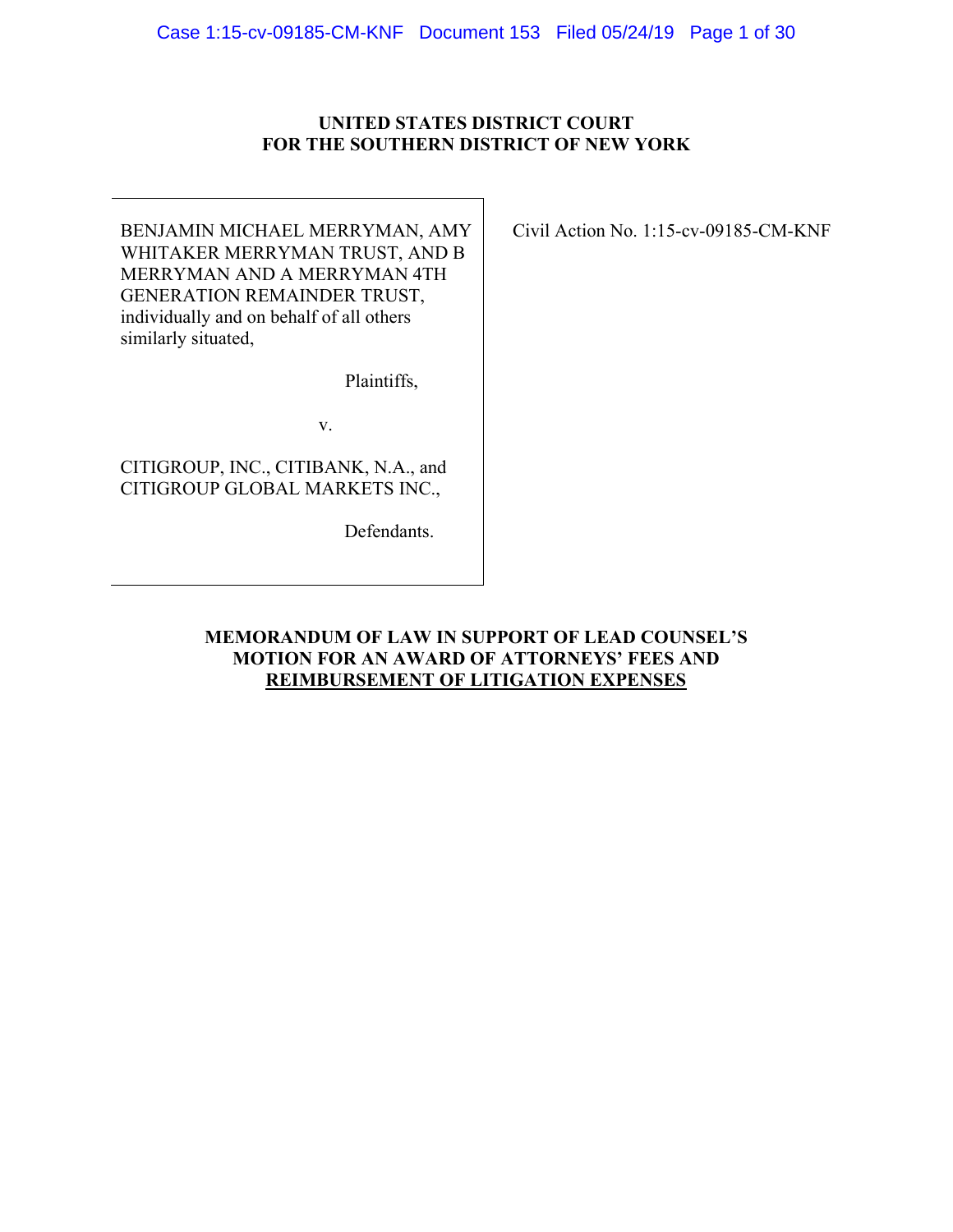# **TABLE OF CONTENTS**

| I.   |                                                          |                                                                         |                                                               |  |  |
|------|----------------------------------------------------------|-------------------------------------------------------------------------|---------------------------------------------------------------|--|--|
| II.  | LEAD COUNSEL'S REQUEST FOR ATTORNEYS' FEES IS REASONABLE |                                                                         |                                                               |  |  |
|      | A.                                                       | Counsel Is Entitled to an Award of Attorneys' Fees from the Common      |                                                               |  |  |
|      | <b>B.</b>                                                | The Court Should Calculate Fees as a Percentage of the Common Fund  5   |                                                               |  |  |
|      | $C$ .                                                    | The Requested Fee is Reasonable under Either the Percentage of the Fund |                                                               |  |  |
|      |                                                          | 1.                                                                      |                                                               |  |  |
|      |                                                          | 2.                                                                      | The Fee Request is Reasonable Under the Lodestar Method  8    |  |  |
|      | D.                                                       | The Goldberger Factors Confirm that the Requested Fee is Reasonable  11 |                                                               |  |  |
|      |                                                          | 1.                                                                      | The Time and Labor Expended Support the Requested Fee 11      |  |  |
|      |                                                          | 2.                                                                      | The Magnitude and Complexity of the Litigation Support        |  |  |
|      |                                                          | 3.                                                                      |                                                               |  |  |
|      |                                                          | $\overline{4}$ .                                                        | The Quality of Lead Counsel's Representation Supports the Fee |  |  |
|      |                                                          | 5.                                                                      |                                                               |  |  |
|      |                                                          | 6.                                                                      | Public Policy Considerations Support the Requested Fee  19    |  |  |
|      |                                                          | 7.                                                                      |                                                               |  |  |
| III. |                                                          |                                                                         | LEAD COUNSEL'S LITIGATION EXPENSES ARE REASONABLE AND         |  |  |
| IV.  |                                                          |                                                                         |                                                               |  |  |
| V.   |                                                          |                                                                         |                                                               |  |  |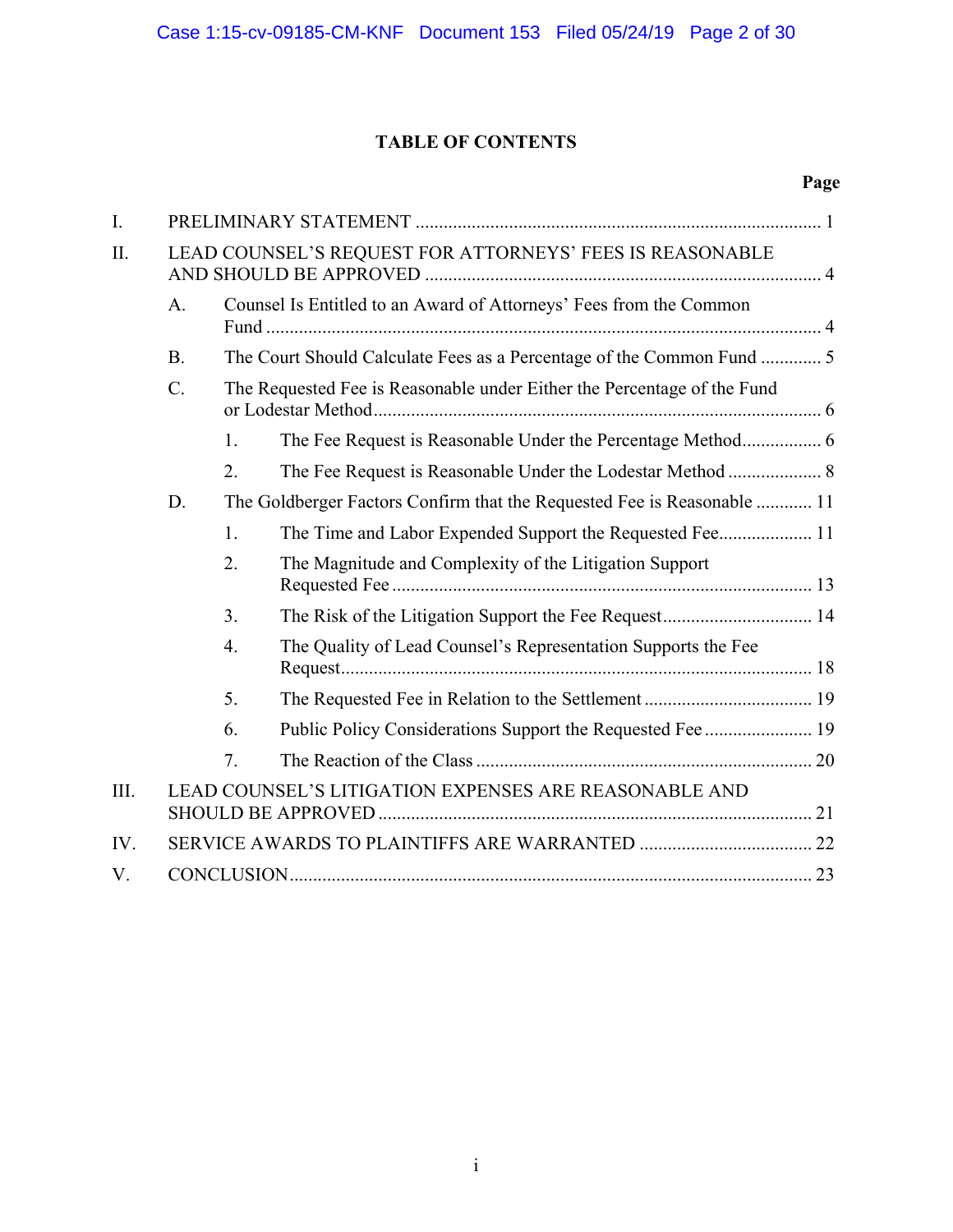# **TABLE OF AUTHORITIES**

**Cases** 

# **Page**

| In re Am. Bank Note Holographics, Inc. Sec. Litig.,                                 |
|-------------------------------------------------------------------------------------|
| In re BankAtlantic Bancorp, Inc.,                                                   |
| Bd. of Trs. of AFTRA Ret. Fund v. JPMorgan Chase Bank, N.A.,                        |
| Bellifemine v. Sanofi-Aventis U.S. LLC,                                             |
| In re BioScrip, Inc. Secs. Litig.,                                                  |
| Blum v. Stenson,                                                                    |
| Boeing Co. v. Van Gemert,                                                           |
| Brown v. Phillips Petroleum Co.,                                                    |
| Camden I Condo. Ass'n, Inc. v. Dunkle,                                              |
| In re China Media Express Holdings, Inc. S'holder Litig.,                           |
| In re China Sunergy Sec. Litig.,                                                    |
| City of Detroit v. Grinnell Corp.,                                                  |
| City of Providence v. Aeropostale, Inc.,<br>2014 WL 1883494 (S.D.N.Y. May 9, 2014), |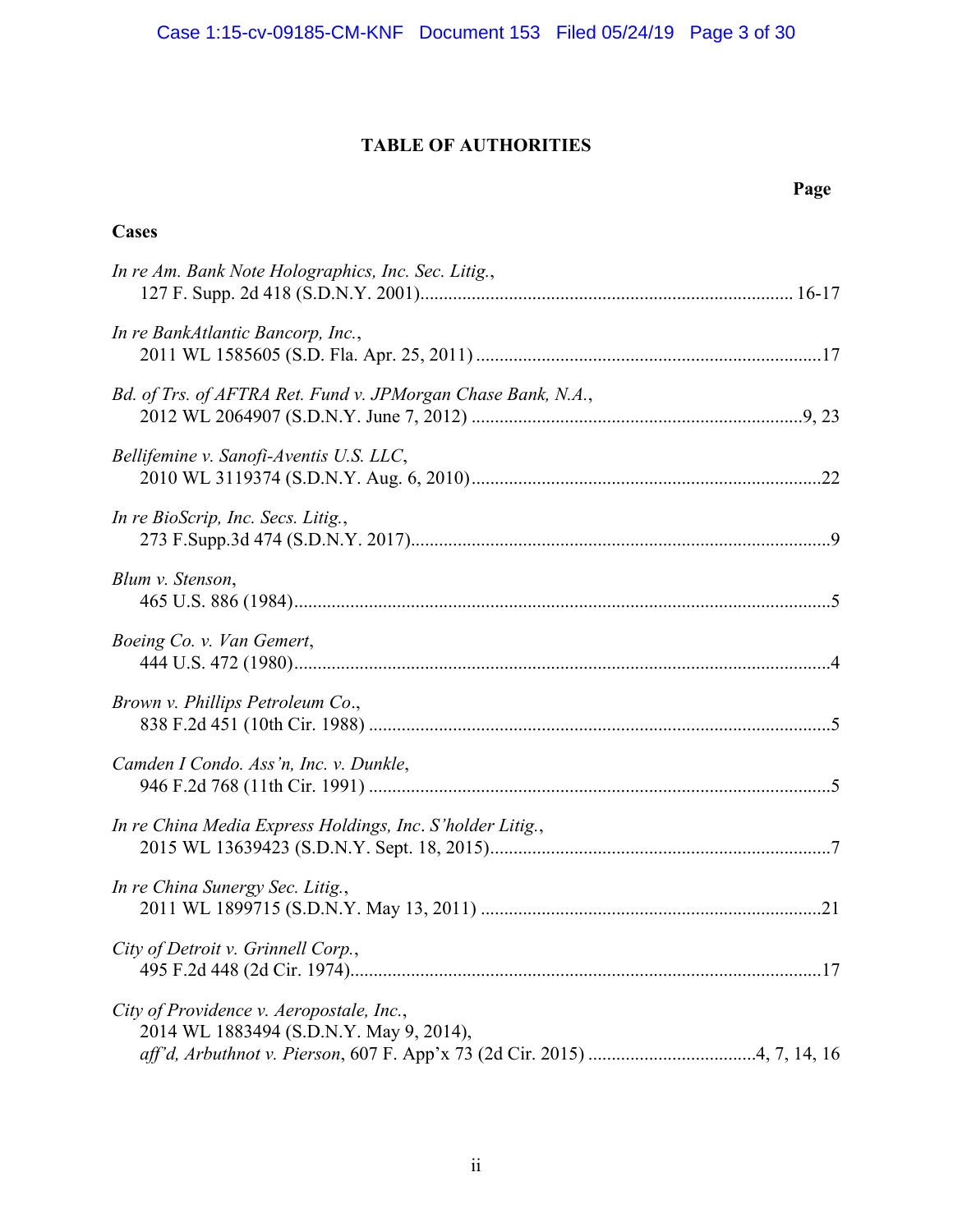# **TABLE OF AUTHORITIES (continued)**

# **Page**

| In re Comverse Tech., Inc. Sec. Litig.,                              |
|----------------------------------------------------------------------|
| deMunecas v. Bold Food, LLC,                                         |
| In re Deutsche Telekom AG Sec. Litig.,                               |
| In re EVCI Career Colls. Holding Corp. Sec. Litig.,                  |
| In re Facebook, Inc., IPO Sec. & Derivative Litig.,                  |
| In re FLAG Telecom Holdings, Ltd. Sec. Litig.,                       |
| Fleisher v. Phoenix Life Ins. Co.,                                   |
| In re Gen. Motors Corp. Pick-Up Truck Fuel Tank Prods. Liab. Litig., |
| In re Giant Interactive Grp., Inc. Sec. Litig.,                      |
| In re Global Crossing Sec. & ERISA Litig.,                           |
| Goldberger v. Integrated Res., Inc.,                                 |
| Grice v. Pepsi Beverages Co.,                                        |
| Harman v. Lyphomed, Inc.,                                            |
| In re: Hi-Crush Partners LP Sec. Litig.,                             |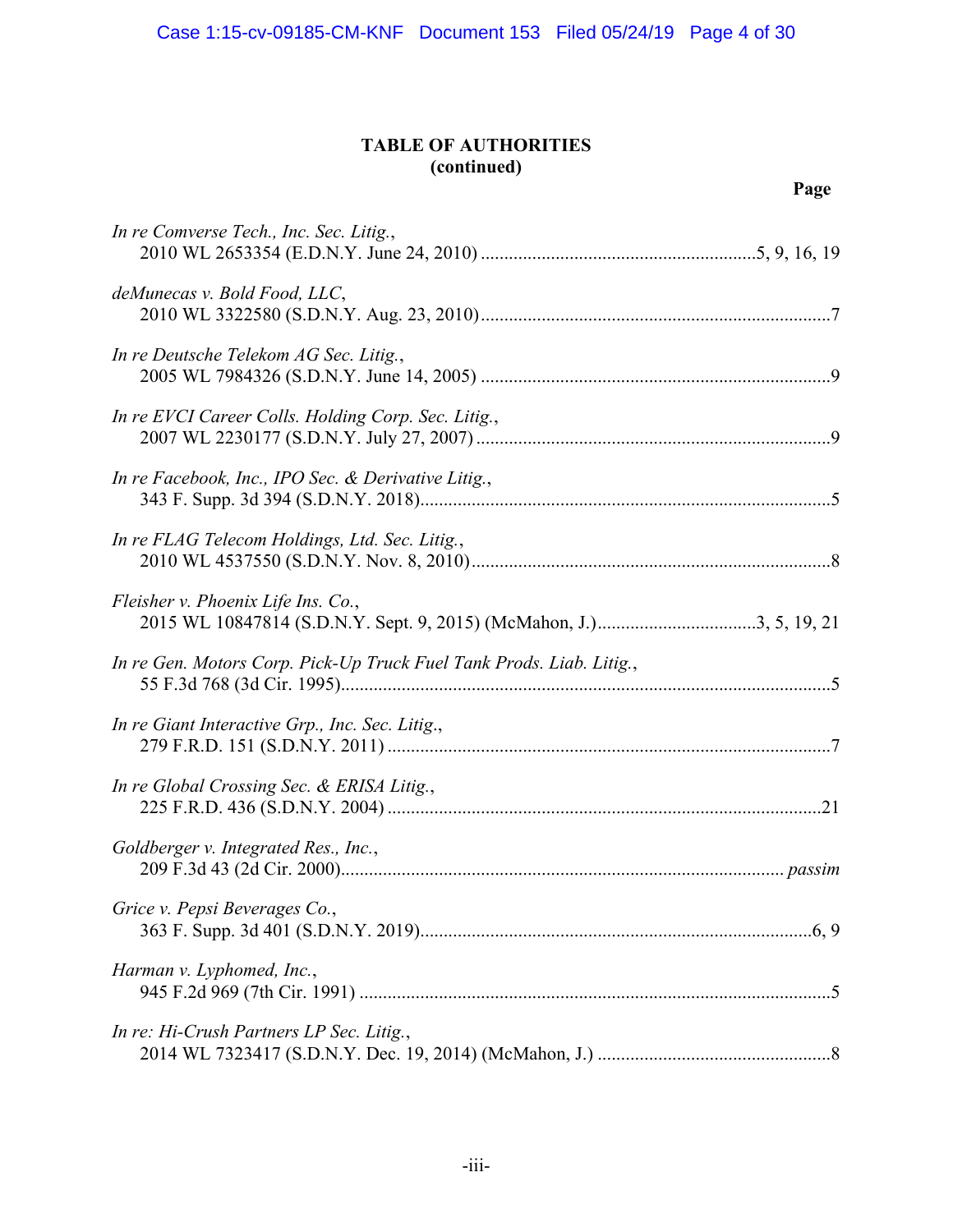# **TABLE OF AUTHORITIES (continued)**

| Hicks v. Morgan Stanley,                   |
|--------------------------------------------|
| Johnston v. Comerica Mortg. Corp.,         |
| Khait v. Whirlpool Corp.,                  |
| Luciano v. Olsten Corp.,                   |
| Maley v. Del Global Techs. Corp.,          |
| In re Marsh ERISA Litig.,                  |
| Maywalt v. Parker & Parsley Petroleum Co., |
| McDaniel v. Cty. of Schenectady,           |
| Meredith Corp. v. SESAC, LLC,              |
| Merryman v. JPMorgan Chase Bank, N.A.,     |
| In re MetLife Demutualization Litig.,      |
| Missouri v. Jenkins,                       |
| In re Omnicom Grp., Inc. Sec. Litig.,      |
| In re Oracle Corp. Sec. Litig.,            |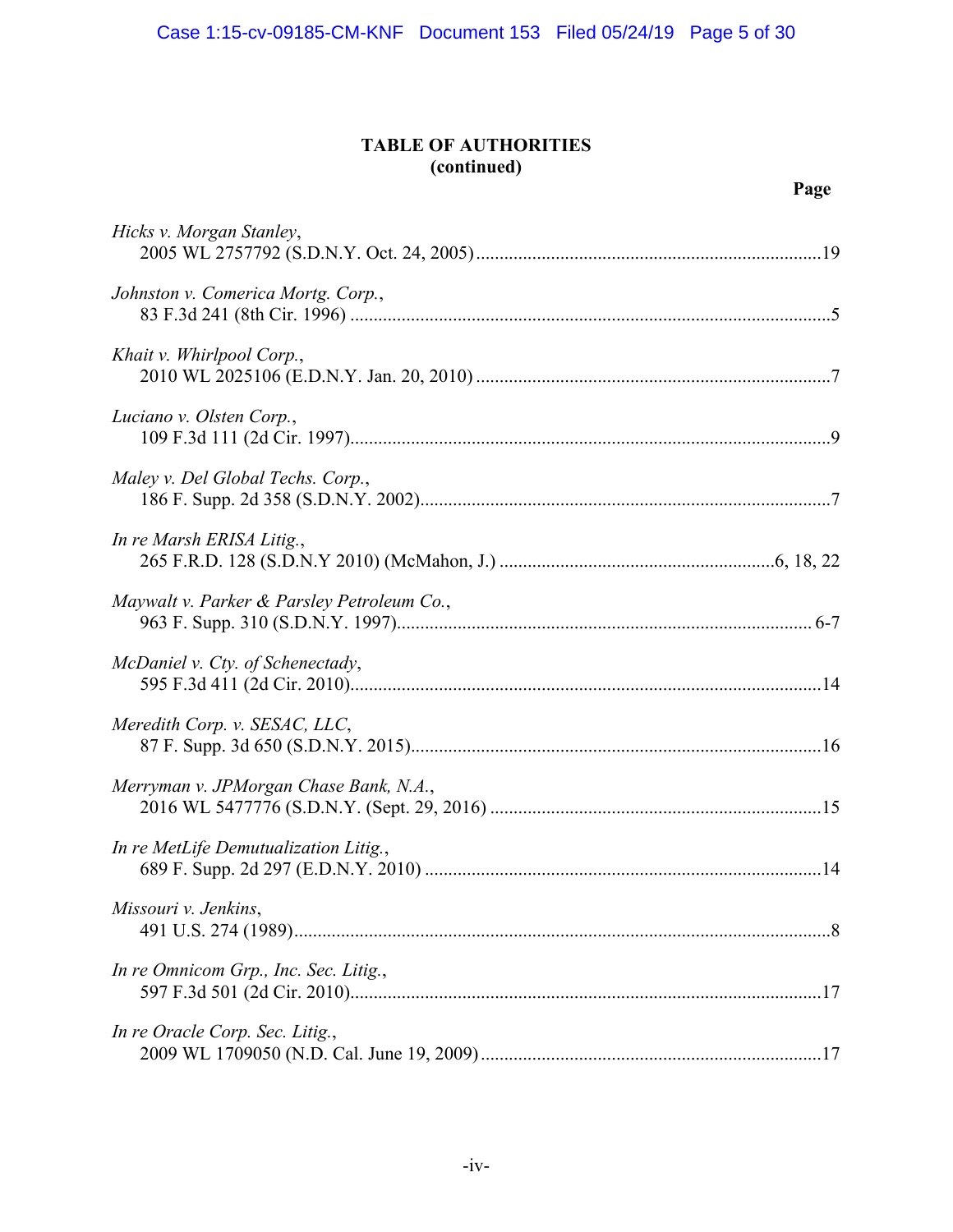# **TABLE OF AUTHORITIES (continued)**

| In re Platinum & Palladium Commodities Litig.,                  |
|-----------------------------------------------------------------|
| Robbins v. Koger Props. Inc.,                                   |
| Rudman v. CHC Grp. Ltd.,                                        |
| Seijas v. Republic of Argentina,                                |
| Shapiro v. JPMorgan Chase & Co.,                                |
| State of N.Y. v. Hendrickson Bros.,                             |
| In re Sumitomo Copper Litig.,                                   |
| Swedish Hosp. Corp. v. Shalala,                                 |
| In re Telik Inc. Sec. Litig.,                                   |
| In re Thirteen Appeals Arising out of the San Juan Dupont Plaza |
| Velez v. Novartis Pharm. Corp.,                                 |
| Vizcaino v. Microsoft Corp.,                                    |
| Wal-Mart Stores, Inc. v. Visa U.S.A. Inc.,                      |
| Woburn Ret. Sys. v. Salix Pharm., Ltd.,                         |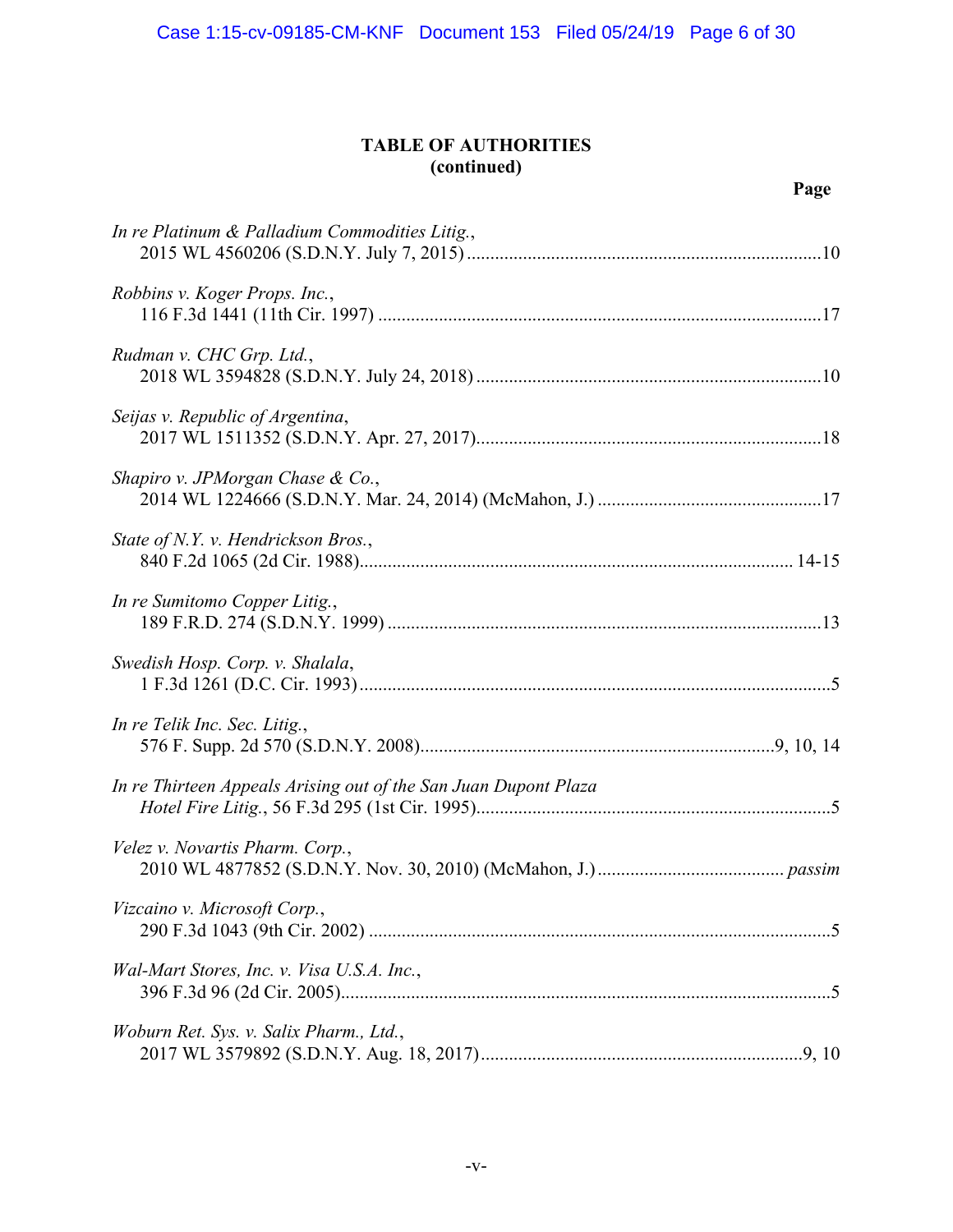#### Case 1:15-cv-09185-CM-KNF Document 153 Filed 05/24/19 Page 7 of 30

Lead Counsel Kessler Topaz Meltzer & Check, LLP ("Kessler Topaz"), on behalf of Plaintiffs' Counsel,<sup>1</sup> respectfully submits this memorandum of law in support of its request for an award of attorneys' fees in the amount of 33⅓% of the Settlement Fund. Lead Counsel also seeks reimbursement of \$703,434.41 in Litigation Expenses that were reasonably and necessarily incurred in prosecuting and resolving the Litigation, which amount *includes* proposed Service Awards to Plaintiffs in the aggregate amount of \$25,000. These requests are supported by (1) the Nirmul Declaration, which details the extensive efforts that led to the successful prosecution of this Litigation and the pending Settlement, including Plaintiffs' contributions to the case; and (2) a declaration submitted on behalf of Kessler Topaz detailing the firm's lodestar and expenses.

## **I. PRELIMINARY STATEMENT**

1

Plaintiffs, as a result of their efforts and through the work of Lead Counsel, have achieved a Settlement consisting of \$14,750,000 in cash plus valuable injunctive relief for the benefit of the Class. Not only does the Settlement recover a significant percentage of Plaintiffs' expert's estimate of the Damages' Class's potential damages for the ADRs covered by the Settlement (*i.e.*, approximately \$61.9 million to \$68.8 million), but it secures additional injunctive relief in the form of a cap of twenty basis points on Citi's charges for conducting foreign exchange ("Conversions")

<sup>1</sup> References herein to "Plaintiffs' Counsel" includes Kessler Topaz, along with additional counsel G. Chadd Mason, Esq. of Prevost, Shaff, Mason & Carns, PLLC (formerly of Mason Law Firm, PLC) and Amy C. Martin, Esq. of Amy C. Martin P.A. (formerly of Everett, Wales and Comstock). All other capitalized terms used herein have the meanings ascribed to them in the Stipulation and Agreement of Settlement dated August 20, 2018 (ECF No. 131) ("Stipulation") or in the Declaration of Sharan Nirmul in Support of (I) Plaintiffs' Motion for Final Approval of Proposed Class Action Settlement and Plan of Allocation; and (II) Lead Counsel's Motion for an Award of Attorneys' Fees and Reimbursement of Litigation Expenses ("Nirmul Declaration" or "Nirmul Decl."), filed herewith. Citations to " $\parallel$ " herein refer to paragraphs in the Nirmul Declaration and citations to "Ex. \_\_" herein refer to exhibits to the Nirmul Declaration. Unless otherwise noted, all internal quotation marks and citations are omitted.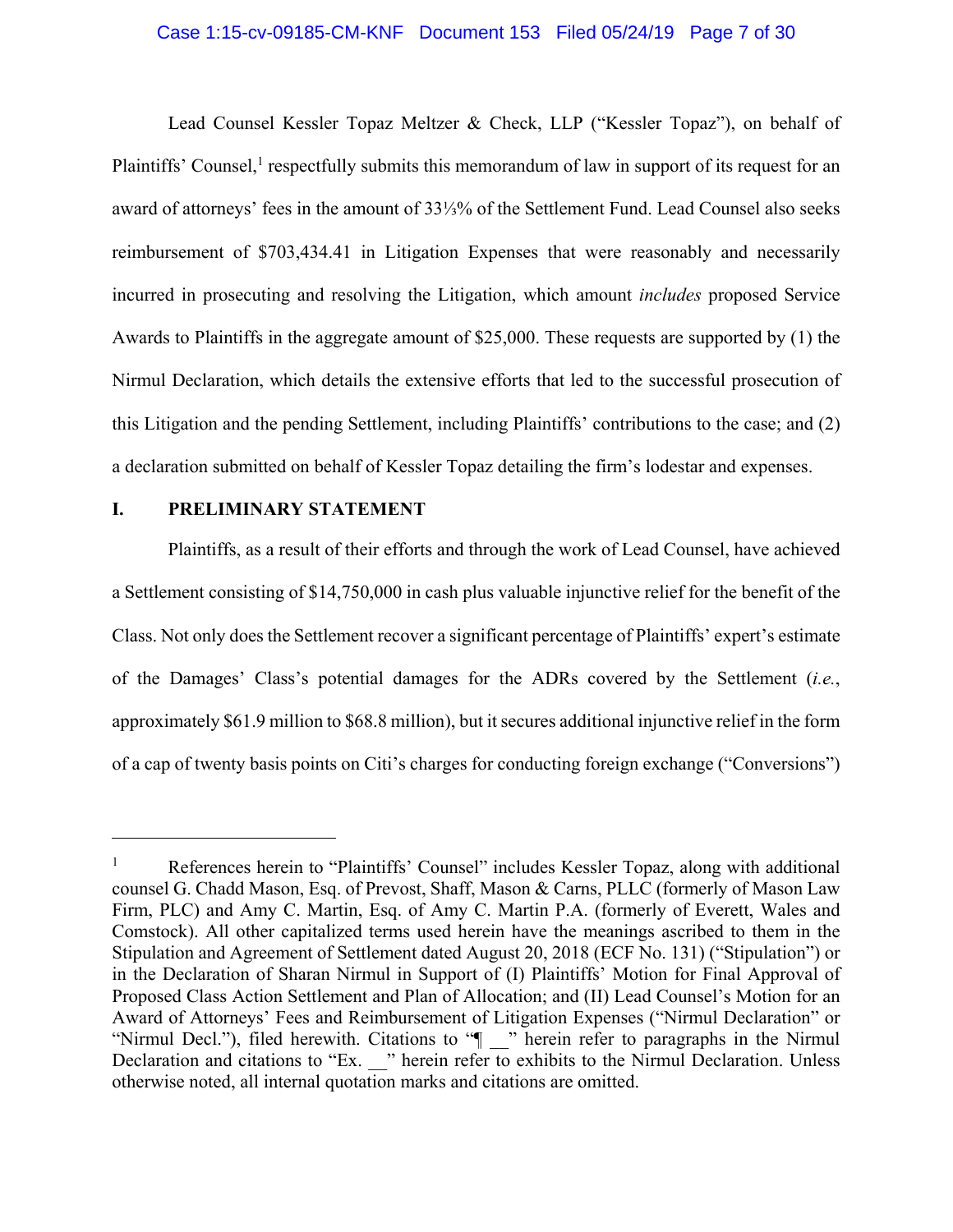### Case 1:15-cv-09185-CM-KNF Document 153 Filed 05/24/19 Page 8 of 30

from cash distributions issued by foreign companies, and owed to ADR holders. Notably, Citi's agreement to cap its foreign exchange ("FX") charges to twenty basis points applies to *all* Conversions, not just those in connection with the twenty-one ADRs covered by the Settlement, and is an outstanding benefit to the Class given the average spread of over thirty basis points charged for such Conversions by Citi during the Class Period. This cap will provide an incalculable ongoing monetary benefit to the Class and ADR investors as a whole.

This excellent result for the Class was achieved notwithstanding the significant risks Plaintiffs faced in prevailing on their claims, including overcoming Citi's anticipated challenges to liability and damages at summary judgment and trial, as well as obtaining a favorable decision from the Court on the Motion to Intervene that was pending when the Settlement was reached. Had the Court denied this motion, Plaintiffs' claims (and potential damages) would have been *limited to the three ADRs* personally owned by Named Plaintiffs and certified by the Court. Indeed, the prospect of recovering nothing for a substantial portion of the Class was far more tangible in this case than most.

Plaintiffs' Counsel have not received any compensation for their efforts on behalf of the Class. In prosecuting and ultimately resolving this Litigation, Lead Counsel dedicated substantial time and resources—over the course of more than three-and-one-half years—with no guarantee of recovery. As detailed in the Nirmul Declaration, Lead Counsel's efforts included, *inter alia*: (i) conducting a comprehensive pre-complaint investigation into the Conversions at issue in the Litigation which included extensive research of Citi's ADR agreements and analysis of FX pricing to uncover Citi's alleged contractual breaches to ADR holders; (ii) drafting the detailed Complaint; (iii) opposing a change of jurisdictional venue; (iv) opposing two motions to dismiss and Citi's subsequent motion seeking permission to file an interlocutory appeal of this Court's MTD Order;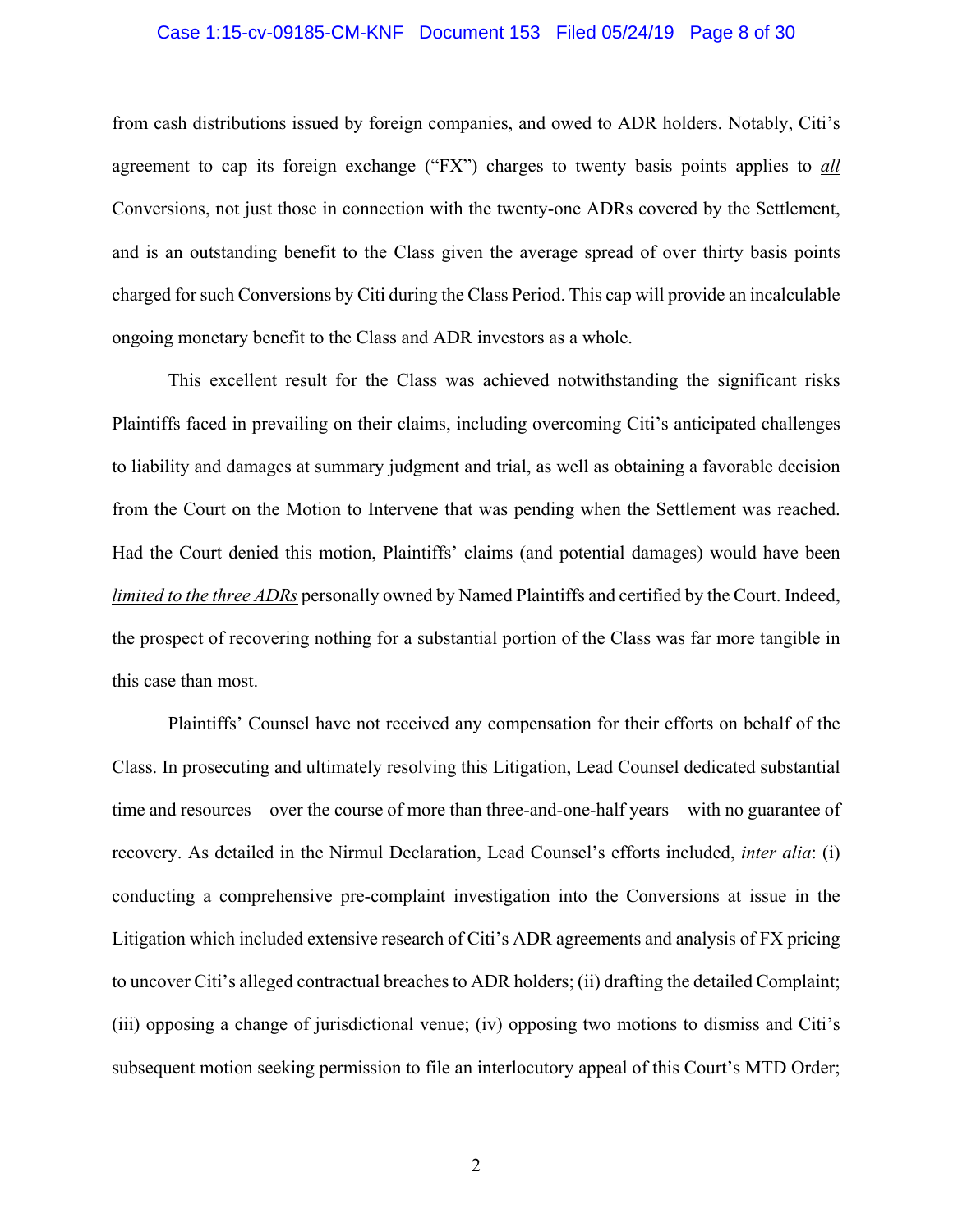#### Case 1:15-cv-09185-CM-KNF Document 153 Filed 05/24/19 Page 9 of 30

(v) engaging in extensive discovery, including reviewing and analyzing over 81,000 pages of documents produced by Citi, participating in numerous meet and confers, deposing ten fact witnesses and defending the deposition of Named Plaintiffs; (vi) consulting with an expert to develop a class-wide damages methodology and engaging in expert discovery, including exchanging expert reports, opposing Citi's motion to exclude Plaintiffs' expert and participating in three expert depositions; (vii) moving for class certification; (viii) fully briefing a motion to intervene; (ix) preparing for summary judgment; and (x) participating in months of arm's-length negotiations with Defendant's Counsel, including formal mediation, in an attempt to resolve the Litigation.  $\P$  15-119.<sup>2</sup> *See also* Section II.D.1 below.

Through May 17, 2019, Lead Counsel has devoted over 8,000 hours to the investigation, prosecution, and resolution of the Litigation, resulting in a total lodestar of \$3,738,965.75.<sup>3</sup> If awarded, the fee requested here would yield a modest multiplier of approximately 1.31 on Lead Counsel's lodestar, which falls on the lower end of the range of positive multipliers awarded in other complex cases by courts in this Circuit. *See, e.g., Fleisher v. Phoenix Life Ins. Co.*, 2015 WL 10847814, at \*18 (S.D.N.Y. Sept. 9, 2015) (McMahon, J.) ("Courts regularly award lodestar multipliers from 2 to 6 times lodestar in this Circuit, and have been known to award lodestar multipliers significantly greater than the 4.87 multiplier sought here."); *Velez v. Novartis Pharm. Corp.*, 2010 WL 4877852, at \*21 (S.D.N.Y. Nov. 30, 2010) (McMahon, J.) (awarding "2.4

<u>.</u>

<sup>2</sup> The Nirmul Declaration is an integral part of this submission and, for the sake of brevity, the Court is respectfully referred to it for a detailed description of: the procedural history of the Litigation (¶¶ 15-119); the nature of the claims asserted (¶¶ 11-14); the negotiations leading to the Settlement (¶¶ 135-142); the risks of continued litigation (¶¶ 124-134); and Lead Counsel's efforts on behalf of the Class (¶¶ 121-123).

<sup>3</sup> Since May 17, 2019, Lead Counsel has spent additional time working on its submission in support of final approval of the Settlement and will continue to devote resources to the Litigation through the completion of the Settlement's administration and distribution of the Net Settlement Fund to the Class.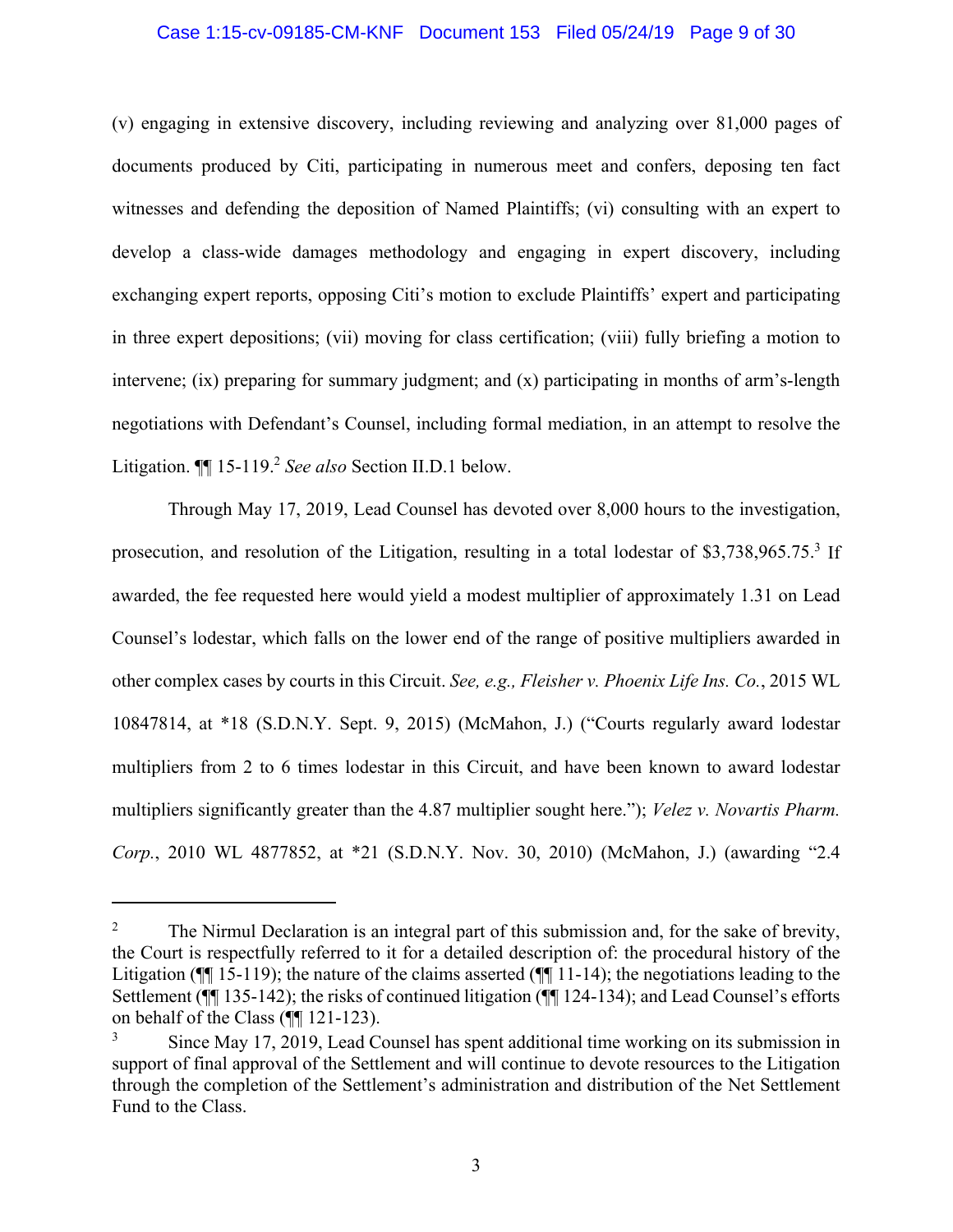### Case 1:15-cv-09185-CM-KNF Document 153 Filed 05/24/19 Page 10 of 30

multiplier, an enhancement routinely approved as part of the spectrum for multipliers in Second Circuit class fee cases"). In short, the requested fee is supported by Lead Counsel's vigorous efforts, the risks undertaken in prosecuting Plaintiffs' Claims and, in light of such risks, the results obtained for the Class.

Lead Counsel also respectfully submits that the expenses for which it seeks reimbursement were reasonable and necessary for the successful prosecution and resolution of the Litigation and that the request for Service Awards to Plaintiffs for the efforts they dedicated to the Litigation on behalf of the Class is likewise reasonable and appropriate.

Accordingly, Lead Counsel respectfully submits that its motion for attorneys' fees and expenses should be granted in full.

# **II. LEAD COUNSEL'S REQUEST FOR ATTORNEYS' FEES IS REASONABLE AND SHOULD BE APPROVED**

#### **A. Counsel Is Entitled to an Award of Attorneys' Fees from the Common Fund**

The propriety of awarding attorneys' fees from a common fund is well established. *See Boeing Co. v. Van Gemert*, 444 U.S. 472, 478 (1980) ("a litigant or a lawyer who recovers a common fund for the benefit of persons other than himself or his client is entitled to a reasonable attorney's fee from the fund as a whole"); *Goldberger v. Integrated Res., Inc.*, 209 F.3d 43, 47 (2d Cir. 2000) ("the attorneys whose efforts created the [common] fund are entitled to a reasonable fee – set by the court – to be taken from the fund"). The Second Circuit has noted that "[t]he rationale for the [common fund] doctrine is an equitable one: it prevents unjust enrichment of those benefitting from a lawsuit without contributing to its cost." *Id.*, 209 F.3d at 47. Further, courts recognize that awards of fair attorneys' fees from a common fund "serve to encourage skilled counsel to represent those who seek redress for damages inflicted on entire classes of persons," and therefore "to discourage future misconduct of a similar nature." *City of Providence v.*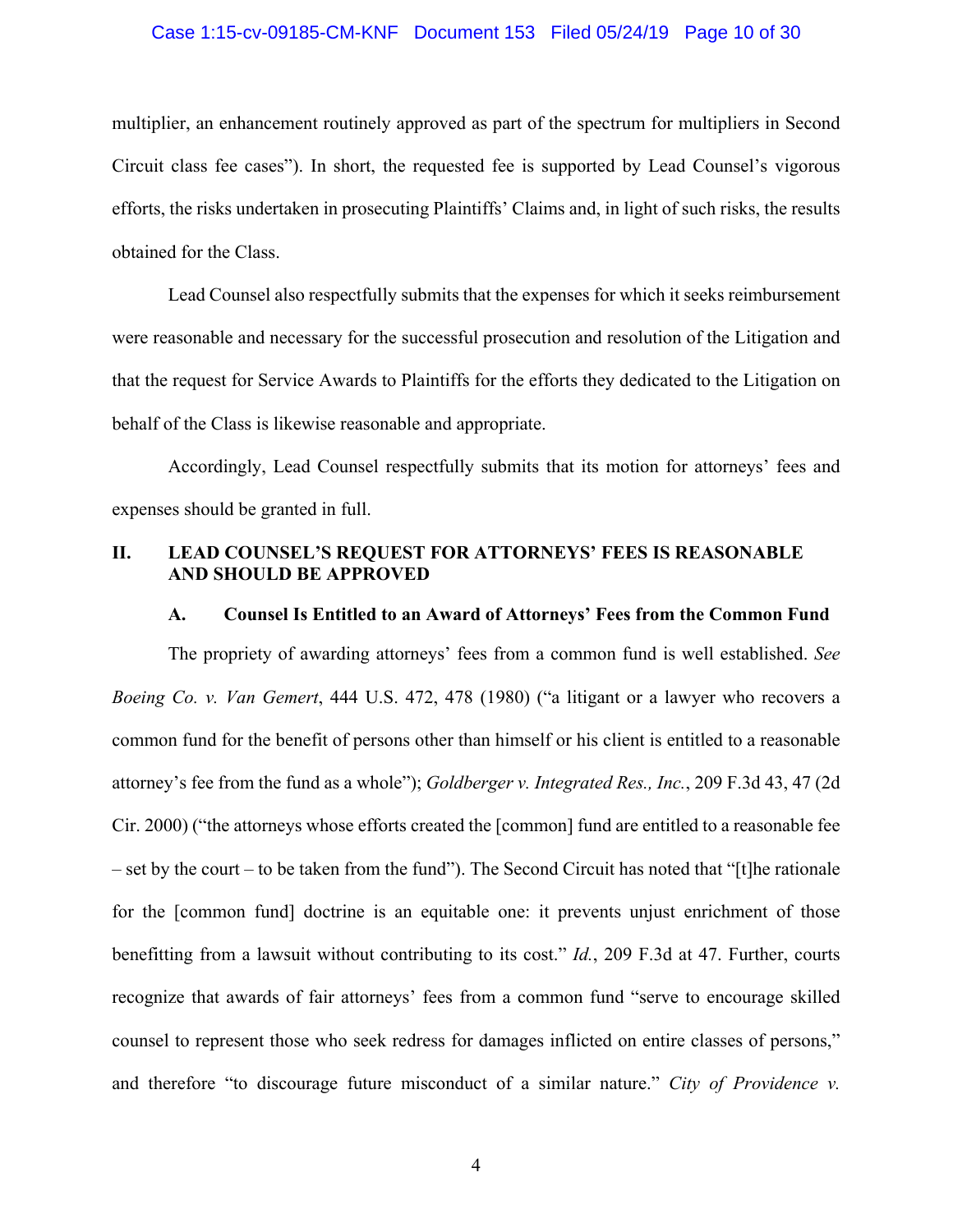*Aeropostale, Inc.*, 2014 WL 1883494, at \*11 (S.D.N.Y. May 9, 2014) (McMahon, J.), *aff'd, Arbuthnot v. Pierson*, 607 F. App'x 73 (2d Cir. 2015).

# **B. The Court Should Calculate Fees as a Percentage of the Common Fund**

Where a settlement produces a common fund, courts in the Second Circuit have discretion to employ either the percentage of the fund method or the lodestar method in awarding attorney's fees. *Novartis*, 2010 WL 4877852, at \*20. Notwithstanding that discretion, calculating fees using the percentage of the fund method has become the trend. *Fleisher*, 2015 WL 10847814, at \*14 ("[T]he percentage method continues to be the trend of district courts in this Circuit and has been adopted in the vast majority of circuits.") (alteration in the original); *see also Wal-Mart Stores, Inc. v. Visa U.S.A. Inc.*, 396 F.3d 96, 121 (2d Cir. 2005) ("*Visa*"); *In re Facebook, Inc., IPO Sec. & Derivative Litig.*, 343 F. Supp. 3d 394, 416 (S.D.N.Y. 2018); *In re Comverse Tech., Inc. Sec.*  Litig., 2010 WL 2653354, at  $*2$  (E.D.N.Y. June 24, 2010).<sup>4</sup> Moreover, the rationale for compensating counsel in common fund cases on a percentage basis is sound. This method "directly aligns the interests of the class and its counsel and provides a powerful incentive for the efficient prosecution and early resolution of litigation." *Visa*, 396 F.3d at 121. In addition, it decreases the

<sup>4</sup> Other circuits have similarly endorsed the percentage of the fund method. *See, e.g., In re Thirteen Appeals Arising out of the San Juan Dupont Plaza Hotel Fire Litig.*, 56 F.3d 295, 305 (1st Cir. 1995); *In re Gen. Motors Corp. Pick-Up Truck Fuel Tank Prods. Liab. Litig.*, 55 F.3d 768, 821-22 (3d Cir. 1995); *Harman v. Lyphomed, Inc.*, 945 F.2d 969, 975 (7th Cir. 1991); *Johnston v. Comerica Mortg. Corp.*, 83 F.3d 241, 246 (8th Cir. 1996); *Vizcaino v. Microsoft Corp.*, 290 F.3d 1043, 1047 (9th Cir. 2002); *Brown v. Phillips Petroleum Co*., 838 F.2d 451, 454-56 (10th Cir. 1988). The Eleventh and District of Columbia Circuits require the use of the percentage method in common fund cases. *Camden I Condo. Ass'n, Inc. v. Dunkle*, 946 F.2d 768, 773-74 (11th Cir. 1991); *Swedish Hosp. Corp. v. Shalala*, 1 F.3d 1261, 1269-71 (D.C. Cir. 1993). In *Blum v. Stenson*, 465 U.S. 886, 900 n.16 (1984), the Supreme Court recognized that under the "common fund doctrine" a reasonable fee may be "based on a percentage of the fund bestowed to the class . . . ."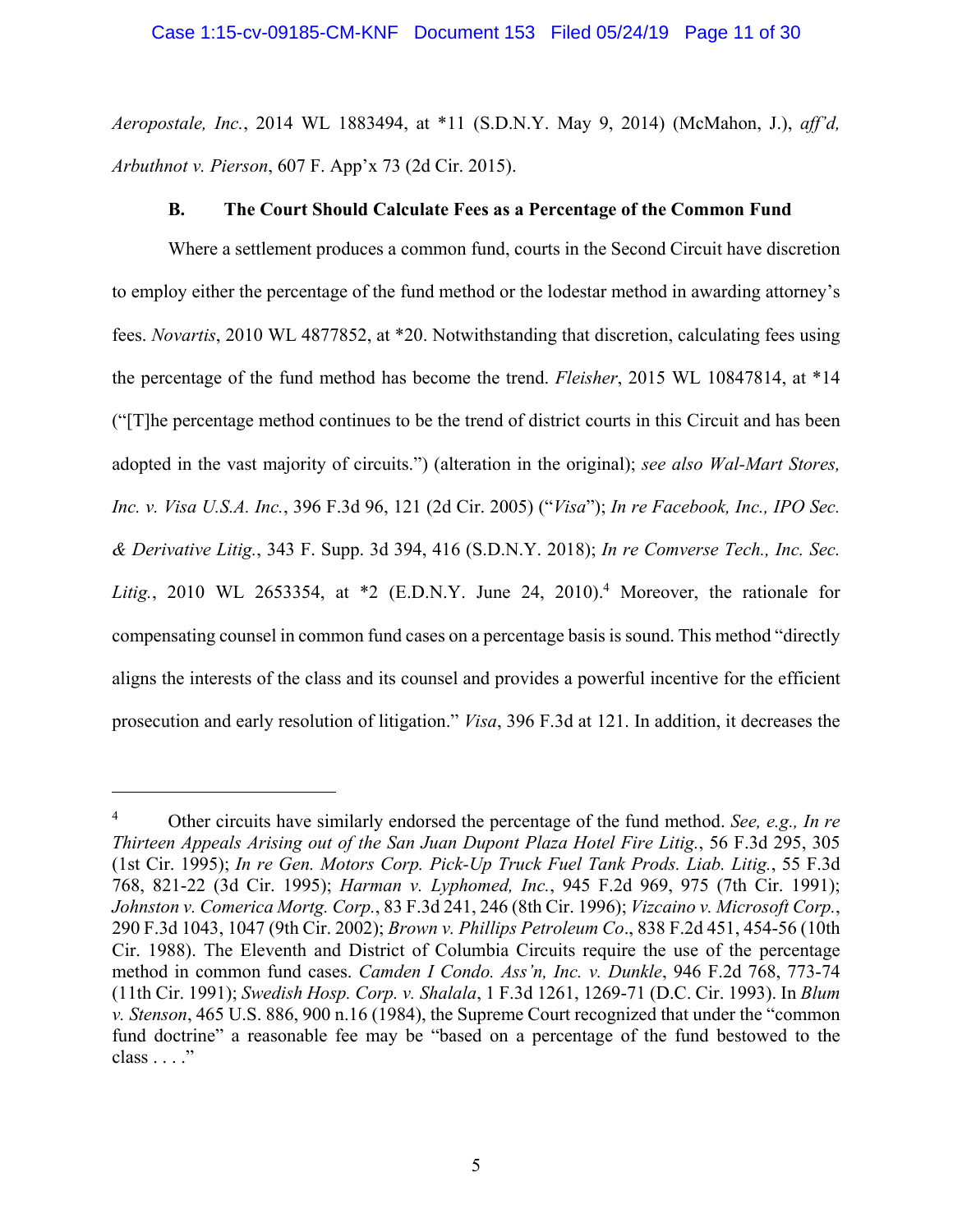### Case 1:15-cv-09185-CM-KNF Document 153 Filed 05/24/19 Page 12 of 30

burden imposed on courts by eliminating a detailed and time-consuming lodestar analysis,<sup>5</sup> and Court's employing the percentage method often utilize a less rigorous lodestar "crosscheck" on the reasonableness of the requested fee. *Grice v. Pepsi Beverages Co.*, 363 F. Supp. 3d 401, 406 (S.D.N.Y. 2019) (employing cross-check and noting "Second Circuit encourage[s] the practice of requiring documentation of hours as a cross check on the reasonableness of the requested percentage") (alteration in original).

# **C. The Requested Fee is Reasonable Under Either the Percentage of the Fund or Lodestar Method**

Here, whether assessed under the percentage of the fund or lodestar method, Lead Counsel's 33⅓% fee request—representing a modest lodestar multiplier of approximately 1.31 is fair and reasonable.

## **1. The Fee Request is Reasonable Under the Percentage Method**

Lead Counsel's fee request is eminently fair and reasonable under the percentage of the fund method. Indeed, as this Court has observed, "[t]he federal courts have established that a standard fee in complex class action cases like this one, where plaintiffs counsel have achieved a good recovery for the class, ranges from 20 to 50 percent of the gross settlement benefit." *Novartis*, 2010 WL 4877852, at \*21; *see also In re Marsh ERISA Litig.*, 265 F.R.D. 128, 149 (S.D.N.Y. 2010) (McMahon, J.) (noting trend of awarding 20–50 percent of recovery and finding fee of onethird to be "fair and reasonable in relation to the recovery and compares favorably to fee awards in other risky common fund cases in this Circuit and elsewhere"); *Maywalt v. Parker & Parsley* 

<u>.</u>

<sup>5</sup> The Second Circuit has expressly approved the percentage method, recognizing that "the lodestar method proved vexing" and had resulted in "an inevitable waste of judicial resources." *Goldberger*, 209 F.3d at 48-50.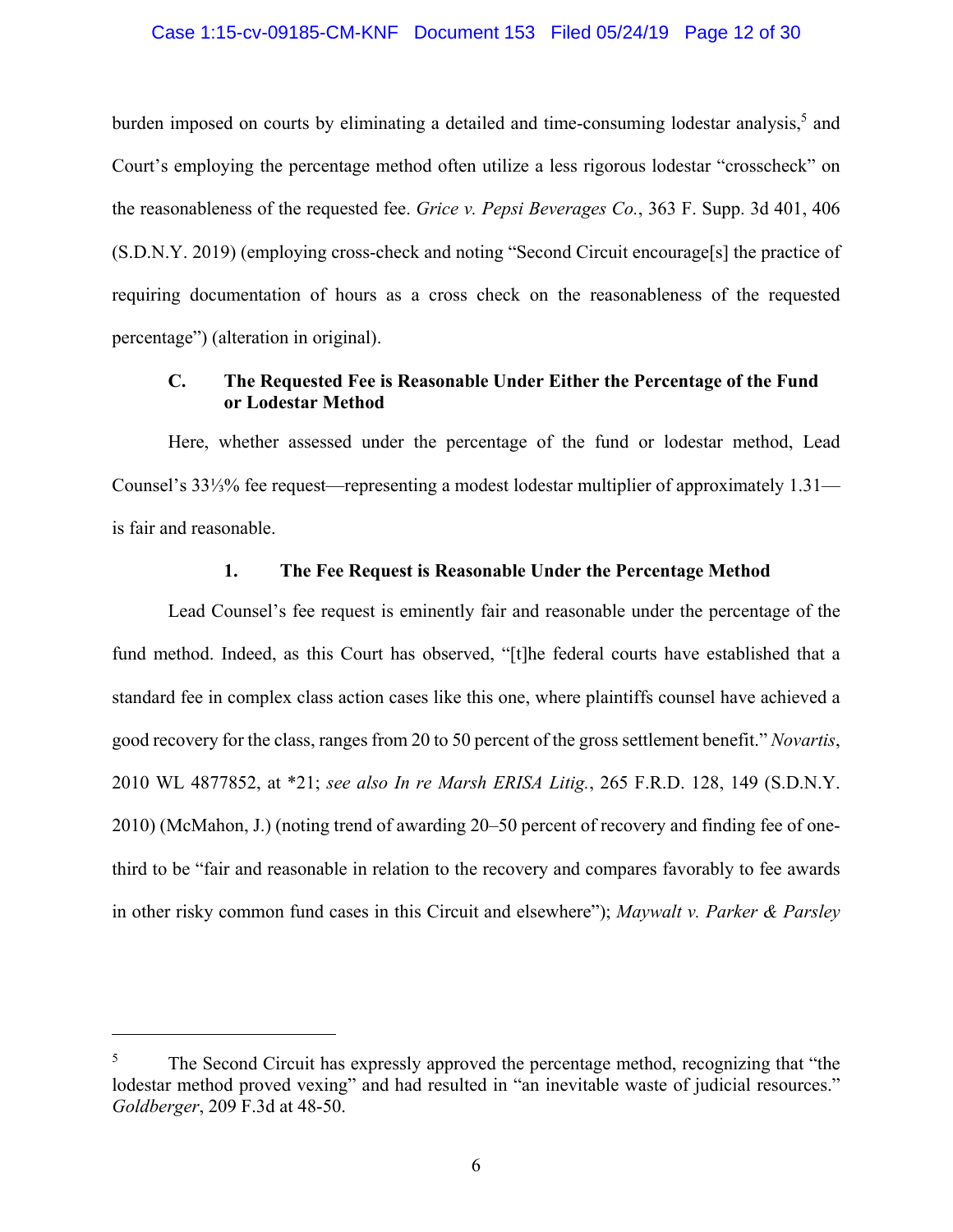### Case 1:15-cv-09185-CM-KNF Document 153 Filed 05/24/19 Page 13 of 30

*Petroleum Co.*, 963 F. Supp. 310, 313 (S.D.N.Y. 1997) (awarding 33.4% fee and noting "[t]his percentage falls within the normal range of fee awards in similar complex cases").

Ample precedent exists in this Circuit for granting fees in class actions and other complex litigation that are equal to the fee requested here and where the recovery obtained for the class is of comparable size. *See deMunecas v. Bold Food, LLC*, 2010 WL 3322580, at \*9 (S.D.N.Y. Aug. 23, 2010) ("Class Counsel's request for 33% of the Fund is reasonable under the circumstances of this case and is consistent with the norms of class litigation in this circuit."); *see also, e.g.*, Ex. 4, Order, *Levin v. Resource Capital Corp. et al.*, No. 1:15-cv-07081-LLS (S.D.N.Y. Aug. 3, 2018), ECF No. 95 (awarding 33% of \$9.5 million fund); Ex. 5, *In re Cnova N.V. Sec. Litig.*, Master File No. 1:16-cv-00444-LTS-OTW (S.D.N.Y. Mar. 20, 2018), ECF No. 148 at 5 (awarding 33.3% of \$28.5 million fund); *In re China Media Express Holdings, Inc*. *S'holder Litig.*, 2015 WL 13639423, at \*1 (S.D.N.Y. Sept. 18, 2015) (S.D.N.Y. Sept. 18, 2015) (awarding 33.3% of \$12 million fund); *City of Providence*, 2014 WL 1883494, at \*20 (awarding 33% of \$15 million fund); *Id*. at \* 12 (citing *In re Apac Teleservs., Inc. Sec. Litig*., No. 97-cv-9145 (S.D.N.Y. June 29, 2001) (awarding 33⅓% of \$21 million fund); *Newman v. Caribiner Int'l Inc*., No. 99-cv-2271 (S.D.N.Y. Oct. 25, 2001) (awarding 33⅓% of \$15 million fund)); Ex. 6, Order, *Gould, et al v. Winstar, Inc., et al.*, Master File No. 1:01-cv-03014-GBD, (S.D.N.Y. Nov. 13, 2013), ECF No. 363 at 2 (awarding 33.3% of \$10 million fund); *In re Giant Interactive Grp., Inc. Sec. Litig*., 279 F.R.D. 151, 165 (S.D.N.Y. 2011) (awarding 33% of \$13 million fund); *Khait v. Whirlpool Corp.*, 2010 WL 2025106, at \*8 (E.D.N.Y. Jan. 20, 2010) (awarding 33% of \$9.25 million fund); *Maley v. Del Global Techs. Corp.*, 186 F. Supp. 2d 358, 368 (S.D.N.Y. 2002) (awarding 33⅓% of \$11.5 million fund).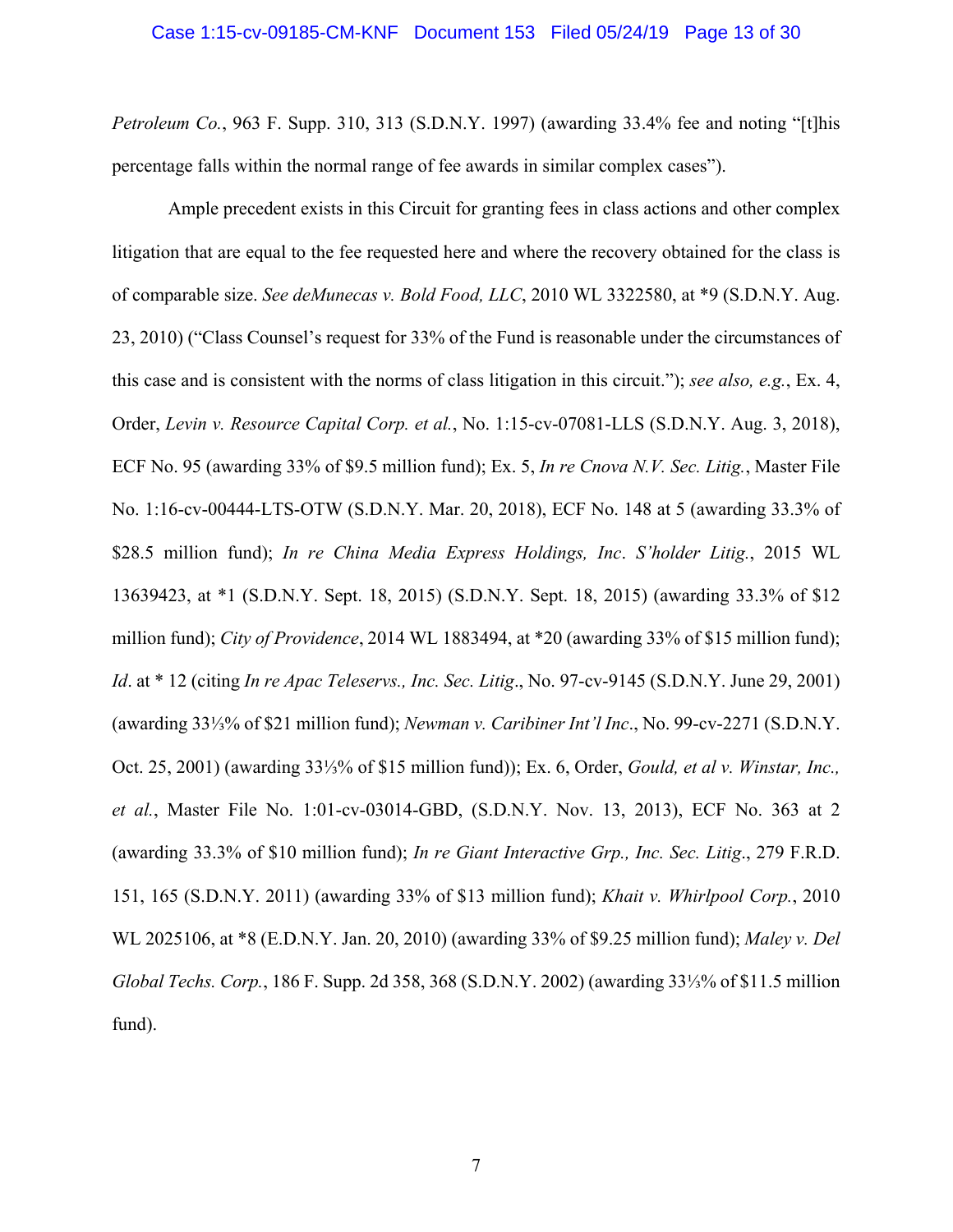## **2. The Fee Request is Reasonable Under the Lodestar Method**

To ensure the reasonableness of a fee awarded under the percentage of the fund method, district courts may cross-check the proposed award against counsel's lodestar. *See Goldberger*, 209 F.3d at 50; *Novartis*, 2010 WL 4877852, at \*20 (employing lodestar cross-check and noting "if a percentage of fund figure compares favorably with a lodestar that uses reasonable hourly rates and a reasonable multiplier, it tends to validate the percentage of funds figure").

The work undertaken by Lead Counsel wholly supports the Court's approval of Lead Counsel's fee request. As detailed herein and in the Nirmul Declaration, Lead Counsel exerted substantial efforts in advancing this Litigation in the face of aggressive and highly-skilled defense attorneys for more than three years. Through May 17, 2019, Lead Counsel spent over 8,000 hours of attorney and other professional support time prosecuting the Litigation for the benefit of the Class. Based on these hours, Lead Counsel's lodestar is \$3,738,965.75.<sup>6</sup> ¶ 166; *see also* lodestar and expense submission of Sharan Nirmul, on behalf of Kessler Topaz ("Lodestar/Expense Decl.") attached to the Nirmul Declaration as Exhibit 3. Accordingly, the 33⅓% fee request represents a modest multiplier of approximately 1.31 on Lead Counsel's lodestar.

In cases of this nature, fees representing multiples above counsel's lodestar are regularly awarded to reflect the contingency fee risk and other relevant factors. *See In re FLAG Telecom Holdings, Ltd. Sec. Litig.*, 2010 WL 4537550, \*26 (S.D.N.Y. Nov. 8, 2010) ("a positive multiplier is typically applied to the lodestar in recognition of the risk of the litigation, the complexity of the

<sup>6</sup> The Supreme Court and courts in this Circuit have approved the use of current hourly rates to calculate the base lodestar figure as a means of compensating for the delay in receiving payment, inflation, and the loss of interest. *See Missouri v. Jenkins*, 491 U.S. 274, 284 (1989); *In re Hi-Crush Partners LP Sec. Litig.*, 2014 WL 7323417, at \*15 (S.D.N.Y. Dec. 19, 2014) (McMahon, J.) ("the use of current rates to calculate the lodestar figure has been endorsed repeatedly by the Supreme Court, the Second Circuit and district courts within the Second Circuit as a means of accounting for the delay in payment inherent in class actions and for inflation").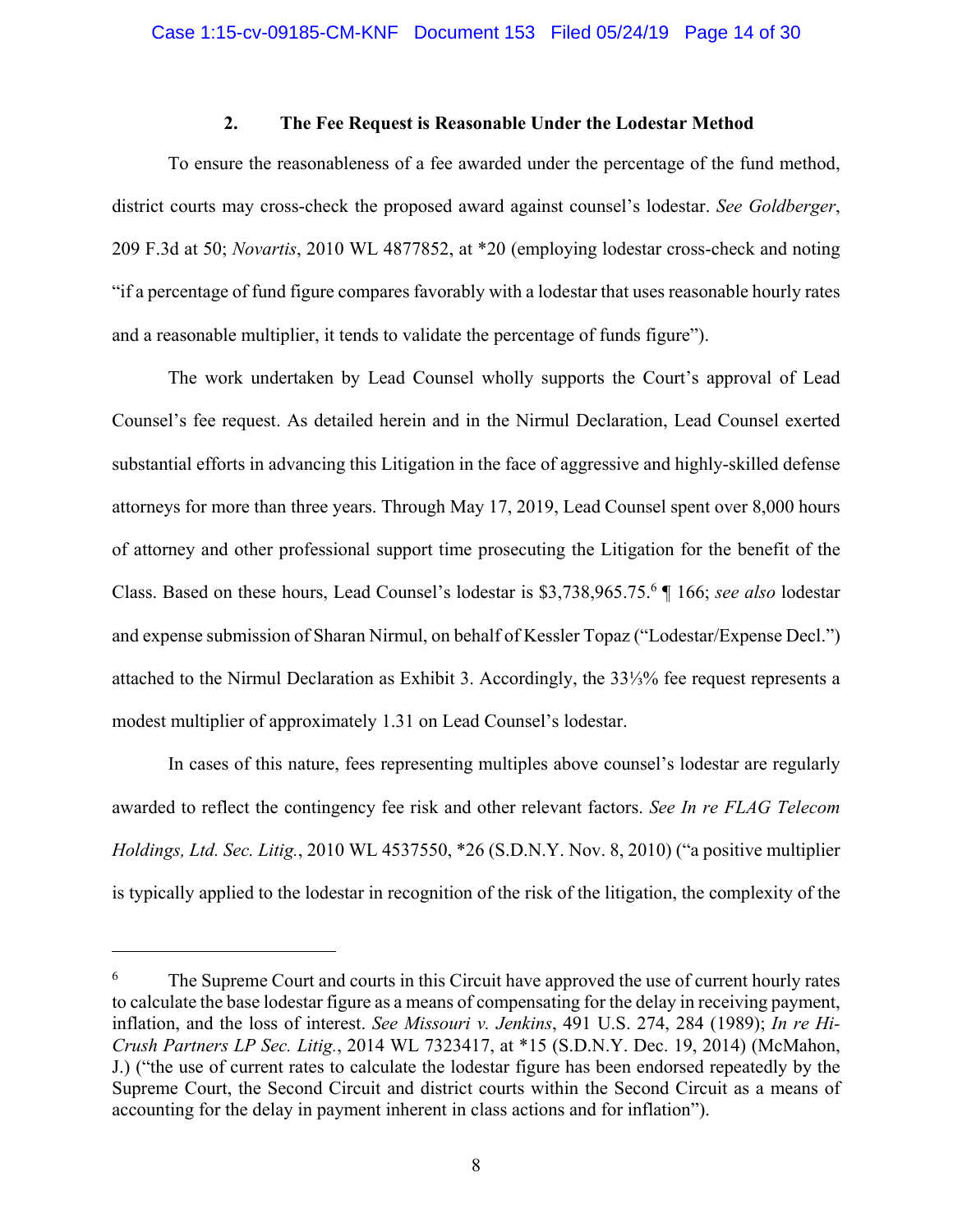#### Case 1:15-cv-09185-CM-KNF Document 153 Filed 05/24/19 Page 15 of 30

issues, the contingent nature of the engagement, the skill of the attorneys, and other factors"); *Comverse*, 2010 WL 2653354, at \*5 ("Where, as here, counsel has litigated a complex case under a contingency fee arrangement, they are entitled to a fee in excess of the lodestar"). The requested 1.31 multiplier is on the lower end of the range of multipliers commonly awarded in complex class actions and other comparable litigation. *See In re BioScrip, Inc. Sec. Litig.*, 273 F. Supp. 3d 474, 497 (S.D.N.Y. 2017) ("There is no question that Lead Counsel's lodestar multiplier of 1.39 is at the lower range of comparable awards in common fund cases."); *In re Telik Inc. Sec. Litig.*, 576 F. Supp. 2d 570, 590 (S.D.N.Y. 2008) ("In contingent litigation, lodestar multiples of over 4 are routinely awarded by courts . . . . Accordingly, a 1.6x multiplier is well within the range of reasonableness."). *See also, Pepsi*, 363 F. Supp. 3d at 411 (approving 1.94 multiplier "which closely aligns with the median multiplier in consumer cases of 1.82"); *Woburn Ret. Sys. v. Salix Pharm., Ltd.*, 2017 WL 3579892, at \*6 (S.D.N.Y. Aug. 18, 2017) (approving 3.14 multiplier); *Bd. of Trs. of AFTRA Ret. Fund v. JPMorgan Chase Bank, N.A.*, 2012 WL 2064907, at \*3 (S.D.N.Y. June 7, 2012) (approving 2.86 multiplier); *Novartis*, 2010 WL 4877852, at \*23 (approving 2.4 multiplier); *Comverse*, 2010 WL 2653354, at \*6 (approving 2.78 multiplier); *In re Deutsche Telekom AG Sec. Litig.*, 2005 WL 7984326, at \*4 (S.D.N.Y. June 14, 2005) (approving 3.96 multiplier).

Moreover, in conducting a lodestar analysis, the appropriate hourly rates to use are those rates that are "normally charged in the community where the counsel practices, *i.e.,* the market rate." *In re EVCI Career Colls. Holding Corp. Sec. Litig.*, 2007 WL 2230177, at \*17 n.6 (S.D.N.Y. July 27, 2007); *Luciano v. Olsten Corp.*, 109 F.3d 111, 115 (2d Cir. 1997) ("[t]he lodestar figure should be in line with those [rates] prevailing in the community for similar services by lawyers of reasonably comparable skill, experience, and reputation") (second alteration in original). The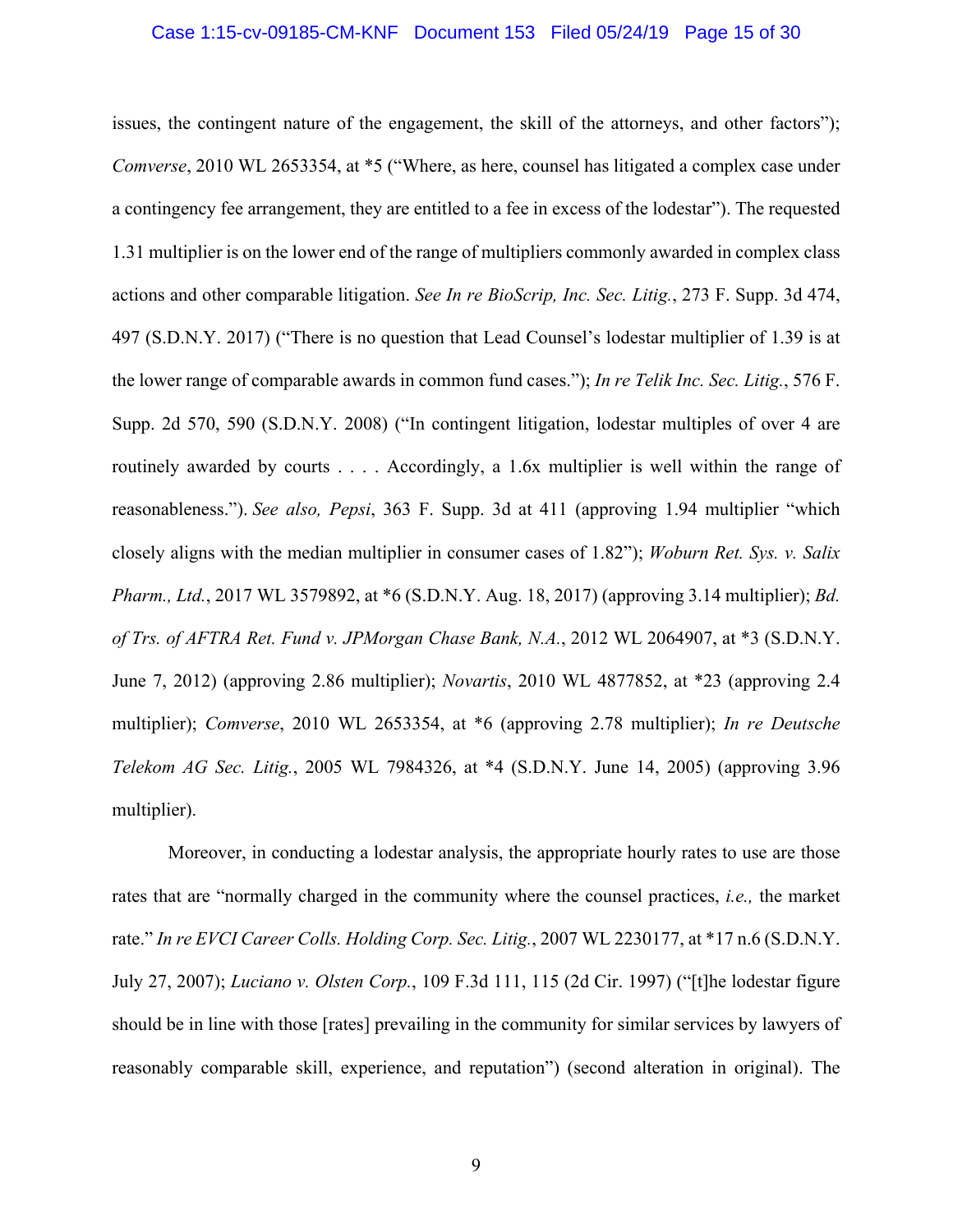### Case 1:15-cv-09185-CM-KNF Document 153 Filed 05/24/19 Page 16 of 30

accompanying Lodestar/Expense Declaration sets forth the hourly rates utilized by Lead Counsel in calculating their lodestar. Lead Counsel's hourly rates range from: (i) \$850 to \$920 per hour for partners; (ii) \$450 to \$690 per hour for associates and counsel; (iii) \$385 per hour for staff attorneys; (iv) \$300 to \$325 per hour for contract attorneys; (v) \$85 to \$295 per hour for paralegals/law clerks; and (vi) \$275 to \$450 per hour for in-house investigators. *See* Lodestar/Expense Decl., Ex. 1. Courts in this District have found similar rates to be fair and reasonable market rates for complex litigations. *See, e.g., Woburn Ret. Sys.*, 2017 WL 3579892, at \*5 (approving hourly rates up to \$995 for partners); *Rudman v. CHC Grp. Ltd.*, 2018 WL 3594828, at \*3 (S.D.N.Y. July 24, 2018) (finding hourly rates ranging from \$210 to \$985 per hour to be appropriate for class counsel); *In re Platinum & Palladium Commodities Litig.*, 2015 WL 4560206, at \*3-4 (S.D.N.Y. July 7, 2015) (finding hourly rates ranging from \$250 to \$950 were reasonable).<sup>7</sup>

In sum, Lead Counsel's requested fee award is reasonable, justified, and within the range of what courts in this Circuit regularly award in class actions such as this one, whether calculated as a percentage of the fund or as a cross-check on counsel's lodestar. As discussed below, each of the factors considered by courts in the Second Circuit also weighs in favor of finding that the requested fee is reasonable.

<sup>7</sup> Lead Counsel's hourly rates are also reasonable when compared against prevailing rates of defense firms that specialize in complex litigation. *See Telik*, 576 F. Supp. 2d at 589 (explaining that "[p]erhaps the best indicator of the 'market rate' in the New York area for plaintiffs' counsel in securities class actions is to examine the rates charged by New York firms that defend class actions on a regular basis") (emphasis omitted). Indeed, Citi's counsel in this Litigation, Milbank LLP (formerly Milbank, Tweed, Hadley & McCloy LLP), reported hourly rates ranging from \$210 per hour (legal assistant) to \$1,465 per hour (partner) in a recent bankruptcy filing. *See In re Westinghouse Elec. Co., et al.*, Case No. 17-10751(MEW), ECF No. 2738 (Bankr. S.D.N.Y. Mar. 6, 2018), available for review at http://www.kccllc.net/westinghouse/document/ 1710751180306000000000004.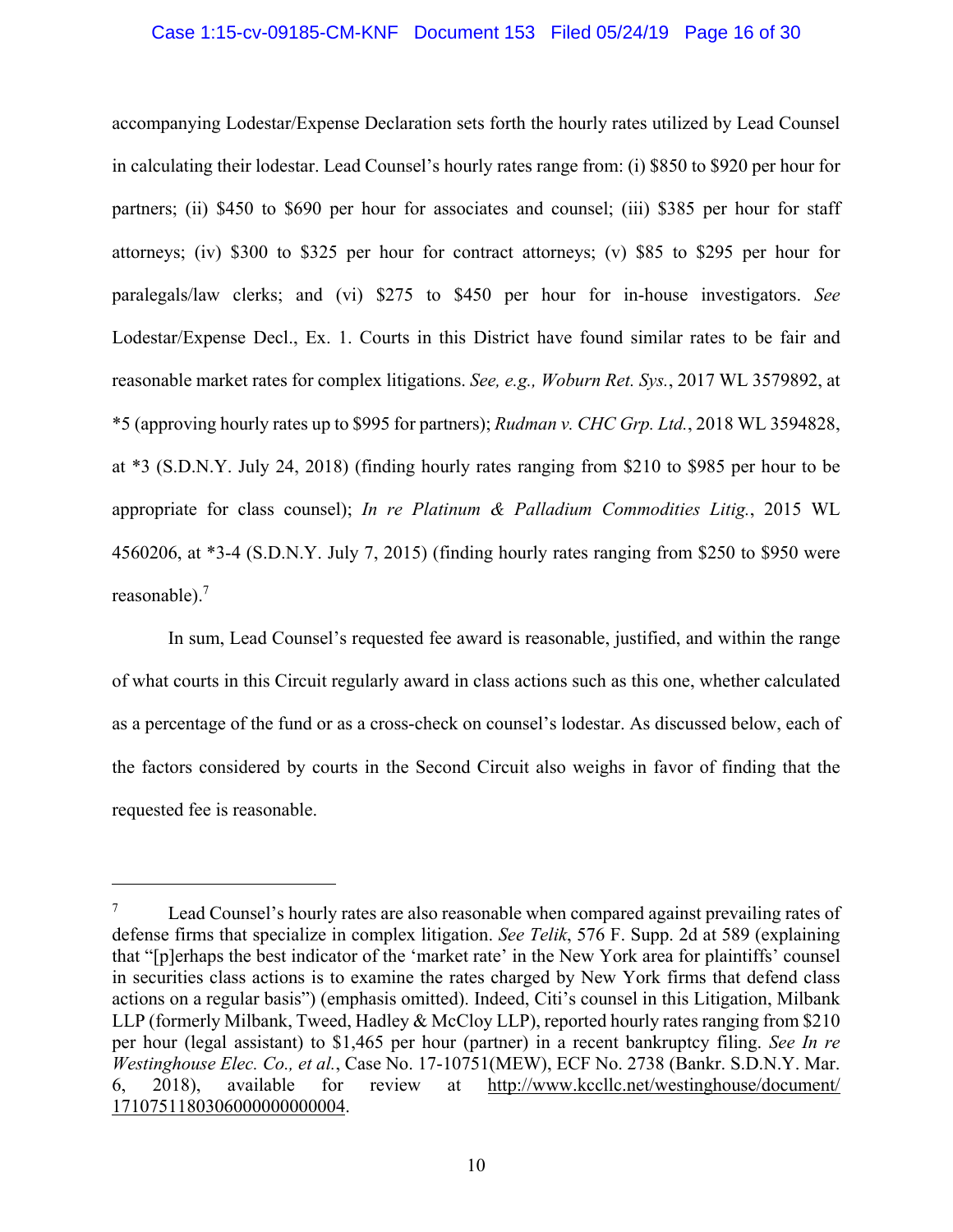# **D. The** *Goldberger* **Factors Confirm that the Requested Fee is Reasonable**

The Second Circuit has set forth the following criteria that courts should consider when

reviewing a request for attorneys' fees in a common fund case:

(1) the time and labor expended by counsel; (2) the magnitude and complexities of the litigation; (3) the risk of the litigation; (4) the quality of representation; (5) the requested fee in relation to the settlement; and (6) public policy considerations.

*Goldberger*, 209 F.3d at 50. As demonstrated below, each of these factors confirms the requested

fee is fair and reasonable.

# **1. The Time and Labor Expended Support the Requested Fee**

The substantial time and effort expended by Lead Counsel in prosecuting this Litigation

and achieving the Settlement supports the requested fee. As set forth in greater detail in the Nirmul

Declaration, Lead Counsel, among other things:

- conducted a significant legal and factual investigation into Plaintiffs' claims, including reviewing and analyzing voluminous publicly available information pertaining to Citi's practices relating to FX currency trading, dozens of Deposit Agreements to determine Citi's obligations to ADR holders, and the pricing of FX transactions by Citi during the relevant period  $(\P\P 15-16)$ ;
- developed a theory of liability relating to Citi's Conversions and drafted the detailed operative Complaint (¶¶ 17, 21);
- opposed a change of jurisdictional venue (¶¶ 18-20);
- opposed two motions to dismiss and Citi's subsequent motion seeking permission to file an interlocutory appeal of this Court's MTD Order (¶¶ 18-20,  $23-42$ :
- engaged in (and completed) extensive fact discovery, including reviewing and analyzing over 81,000 pages of documents produced by Citi, participating in numerous meet and confers to resolve discovery disputes, deposing ten fact witnesses and defending the deposition of Named Plaintiffs (¶¶ 47-91);
- consulted with a damages expert in developing a class-wide damages methodology, which entailed analyzing internal Citi information regarding FX conversion rates, volumes and payable dates for cash distributions for the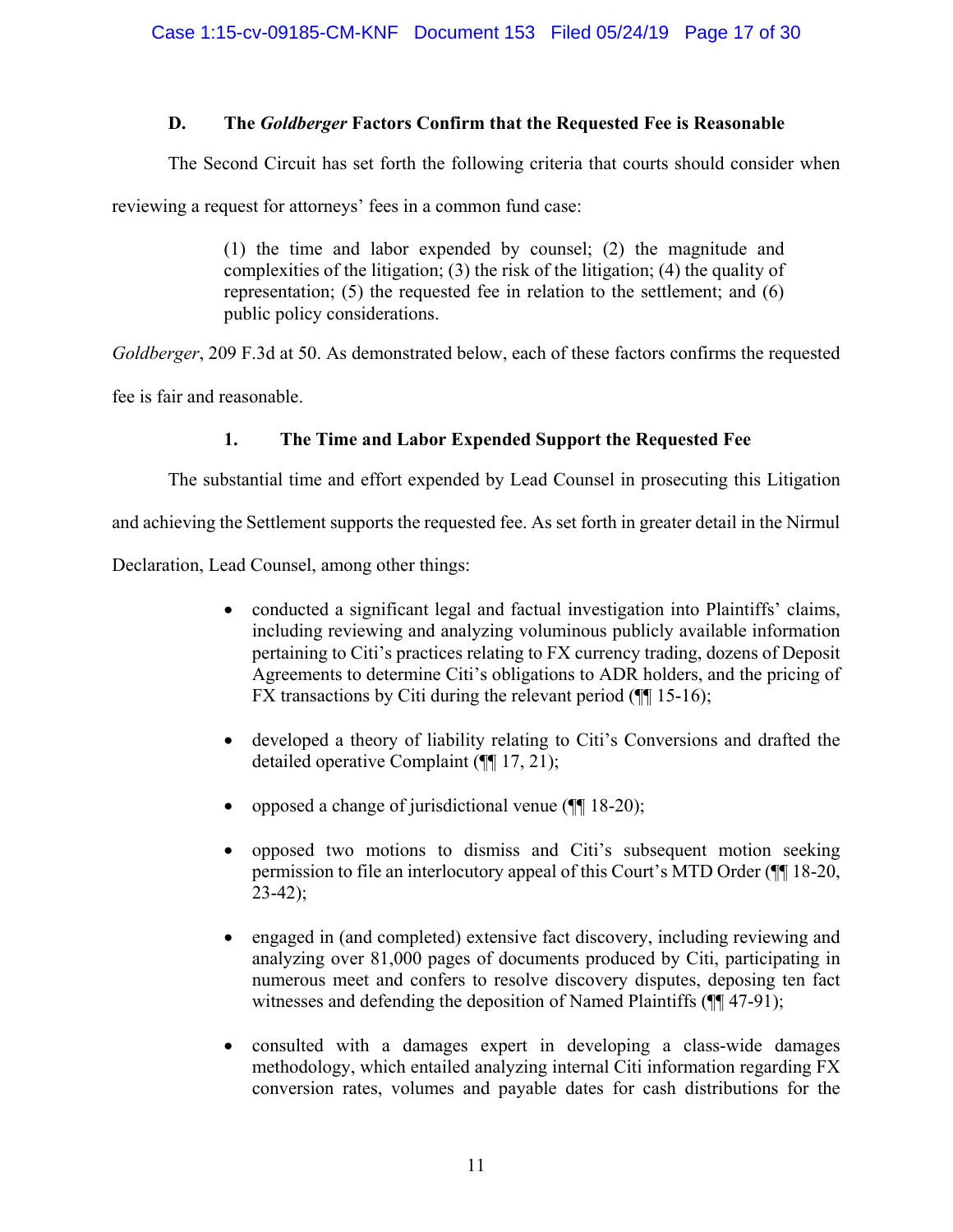eligible ADRs, as well as the amount (if any) Citi retained for certain ADRs during the relevant period ( $\P$ [92-95);

- engaged in (and completed) expert discovery, including exchanging expert reports, opposing Citi's motion to exclude Plaintiffs' expert, briefing a motion to preclude the declaration of a member of Citi's ADR department attempting to correct information produced in discovery related to Conversions, and participating in three expert depositions ( $\P$  96-98, 107-114);
- moved for class certification ( $\P$ [99-106);
- fully briefed a motion to intervene in the Litigation under Federal Rule of Civil Procedure 24 for the purposes of renewing class certification ( $\P$ [115-118);
- undertook substantial work in preparation for summary judgment  $(\sqrt{\frac{120}{120}})$ ;
- prepared for and participated in arm's-length settlement negotiations with Defendant's Counsel, including formal mediation with a JAMS neutral, to resolve the Litigation (¶¶ 135-136);
- negotiated the specific terms of the Settlement over the course of two months and coordinated with Citi's transfer agent, Computershare, Inc., to identify Registered Holder Damages Class Members for purposes of calculating mailing notice and calculating claims (¶¶ 137-138);
- developed a plan for allocating the cash portion of the Settlement with the assistance of Plaintiffs' damages expert (¶¶ 143-147); and
- consulted with a notice expert, HF Media, LLC, in modifying the initially proposed (and approved) notice plan in light of certain developments, including potentially incomplete and inaccurate responses provided by banks, brokers and other nominees ("Nominees"), in order to more effectively and efficiently target the Class, and moved for approval of such modifications to the notice plan (¶¶ 140-142).

As noted above, Lead Counsel expended over 8,000 hours prosecuting this Litigation with

a lodestar value of \$3,738,965.75. ¶ 166. This time and effort was critical in obtaining the favorable result achieved by the Settlement.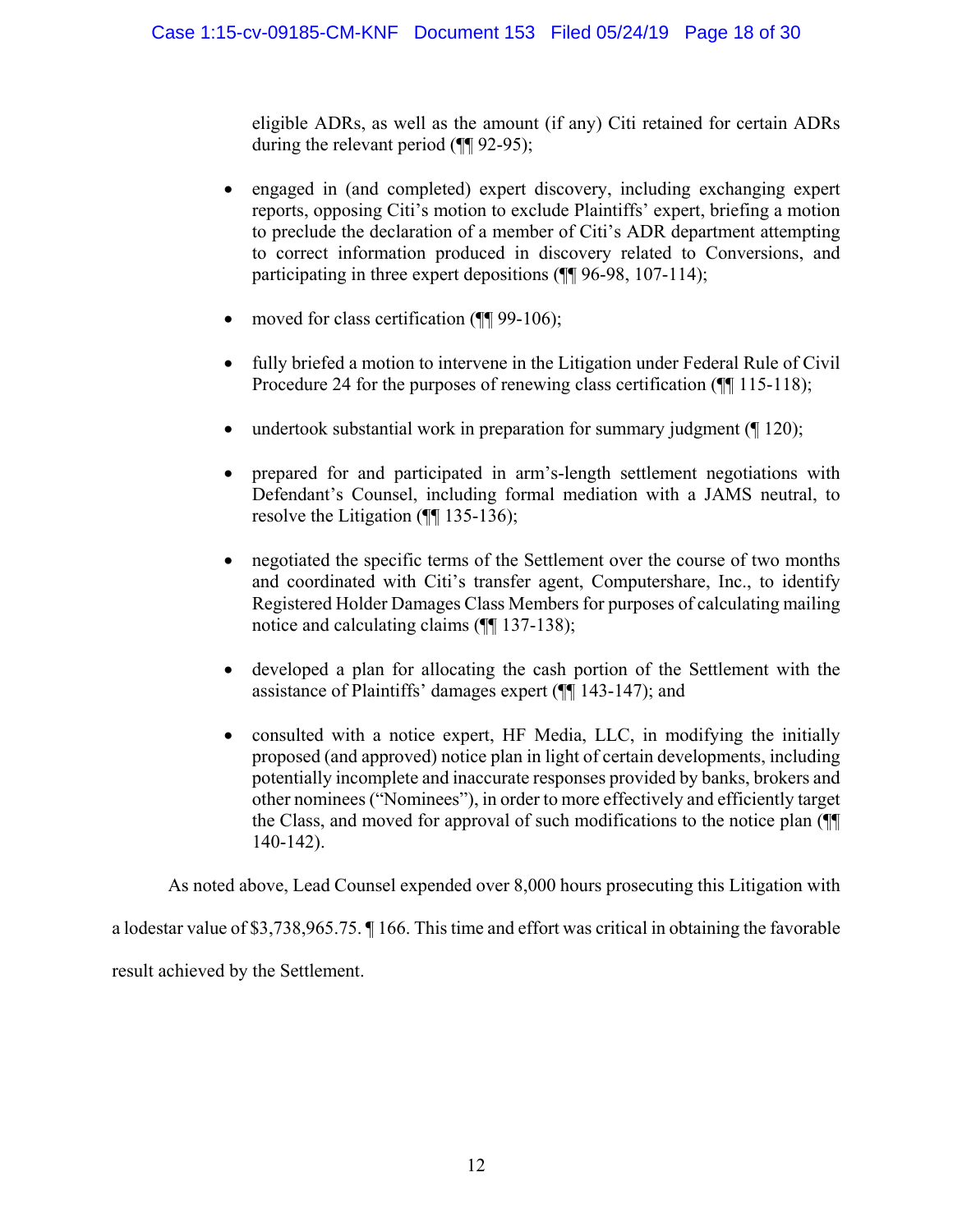# **2. The Magnitude and Complexity of the Litigation Support Requested Fee**

"[C]lass action suits in general have a well-deserved reputation as being most complex." *In re Sumitomo Copper Litig.*, 189 F.R.D. 274, 281 (S.D.N.Y. 1999). This case was no exception.

As an initial matter, the scope of the Litigation was sprawling—the alleged misconduct, as pled in the Complaint, dated back to at least January 1, 2000, concerned hundreds of Conversions (covering twenty-two different currencies), and involved eighty-three unique ADRs. *See* Complaint (ECF No. 1), at 2. Moreover, the alleged misconduct involved an opaque and technically complex corner of the financial-services world which required Lead Counsel, in developing and articulating a cogent theory of liability relating to Citi's Conversions, to become familiar with the array of systems and protocols Citi used in handling FX at various times. In crafting their allegations, Lead Counsel also had to analyze dozens of publicly-available Deposit Agreements in order to determine Citi's obligations to ADR holders, as well as whether such Deposit Agreements were substantially similar to one another such that Citi's alleged conduct would constitute a breach of each agreement. ¶¶ 15-16, 95.

The Litigation also raised a number of complex questions concerning liability and damages. As such, Named Plaintiffs knew that many aspects of their claims, and in particular, Citi's defenses, would be the subject of expert testimony. Specifically with respect to damages, Named Plaintiffs retained G. William Brown, Jr., Esq., principal of 8 Rivers Capital, to prepare a class-wide damages methodology—an analysis that, unlike the commonly accepted damages methodologies typically used in securities cases, had no roadmap. Without a doubt, the issue of damages would have come down to a battle of the experts had the Litigation continued. ¶¶ 93-99, 131-132.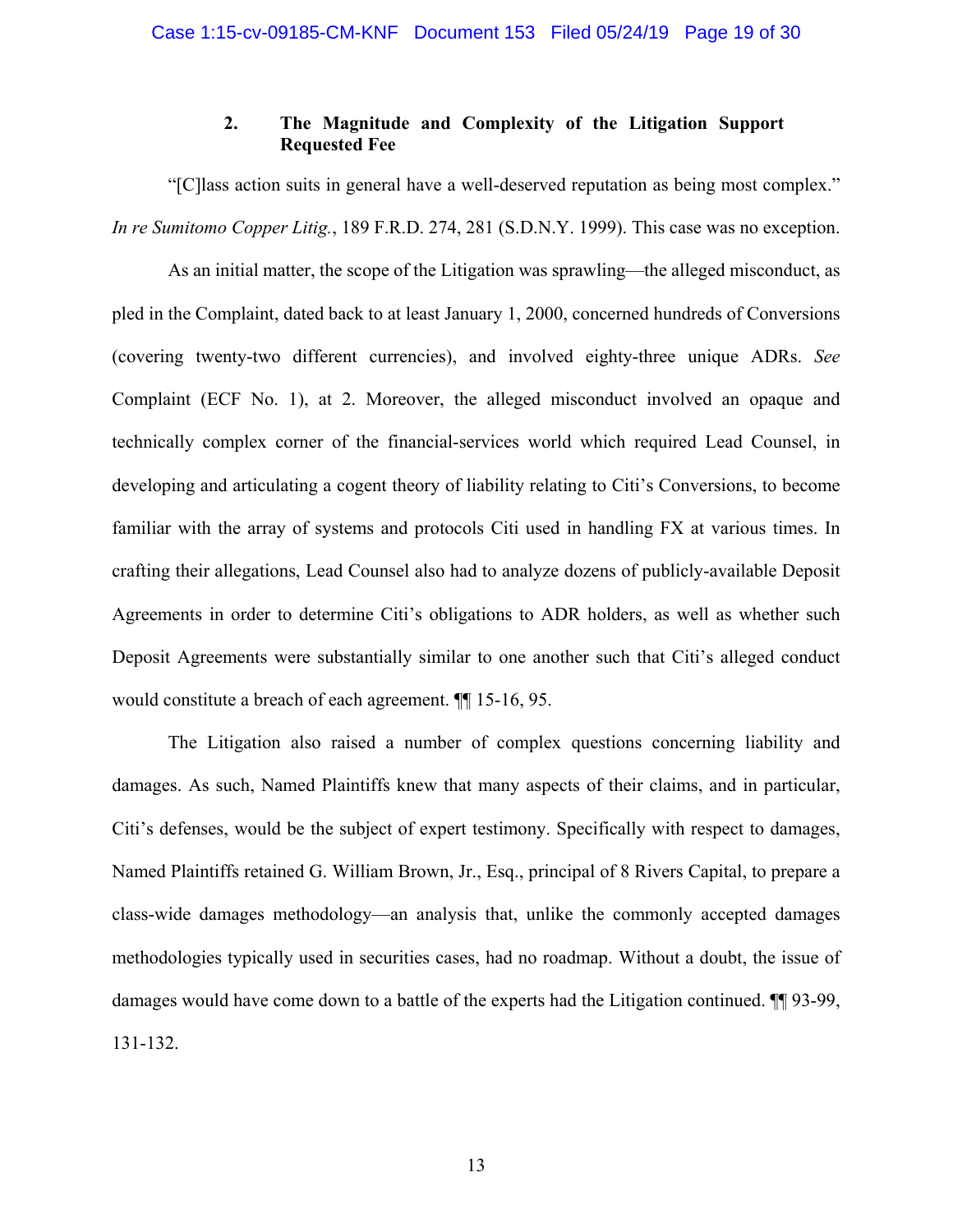# Case 1:15-cv-09185-CM-KNF Document 153 Filed 05/24/19 Page 20 of 30

Accordingly, to build Plaintiffs' case, Lead Counsel had to dedicate a substantial amount of time to understanding these complex matters, conducting an extensive factual investigation, obtaining discovery, and working extensively with an expert to analyze the claims and the evidence obtained. *See City of Providence*, 2014 WL 1883494, at \*16 (finding the second *Goldberger* factor to favor settlement where case involved "difficult, complex, hotly-disputed and expert-intensive issues"). The magnitude and complexity of this Litigation clearly supports the fee request.

## **3. The Risk of the Litigation Support the Fee Request**

"Courts have repeatedly recognized that 'the risk of litigation' is a pivotal factor in assessing the appropriate attorneys' fees to award plaintiffs' counsel in class actions." *In re Telik, Inc. Sec. Litig.*, 576 F. Supp. 2d 570, 592 (S.D.N.Y. 2008) (McMahon, J.). For this reason, the Second Circuit has found "[t]he level of risk associated with litigation . . . is 'perhaps the foremost factor' to be considered in assessing the propriety of the multiplier." *McDaniel v. Cty. of Schenectady,* 595 F.3d 411, 424 (2d Cir. 2010); *In re MetLife Demutualization Litig.,* 689 F. Supp. 2d 297, 361 (E.D.N.Y. 2010) (recognizing that "[t]he risk of the litigation is often cited as the first, and most important, *Goldberger* factor"). While Lead Counsel believes that Plaintiffs' claims are meritorious, Lead Counsel recognized that there were a number of substantial risks in the litigation from the outset and that Plaintiffs' ability to succeed at trial and obtain a substantial judgment was far from certain.

As discussed in detail in the Nirmul Declaration and summarized below, there were substantial challenges to succeeding in the Litigation. ¶¶ 123-133. For example, Defendant vigorously asserted that Plaintiffs would be unable to establish fraudulent concealment,<sup>8</sup> arguing

1

<sup>8</sup> To establish their fraudulent concealment claims, Plaintiffs would have needed to show:  $(1)$  that the defendant concealed from him the existence of his cause of action, (2) that he remained in ignorance of that cause of action until some point within [the applicable limitations period] of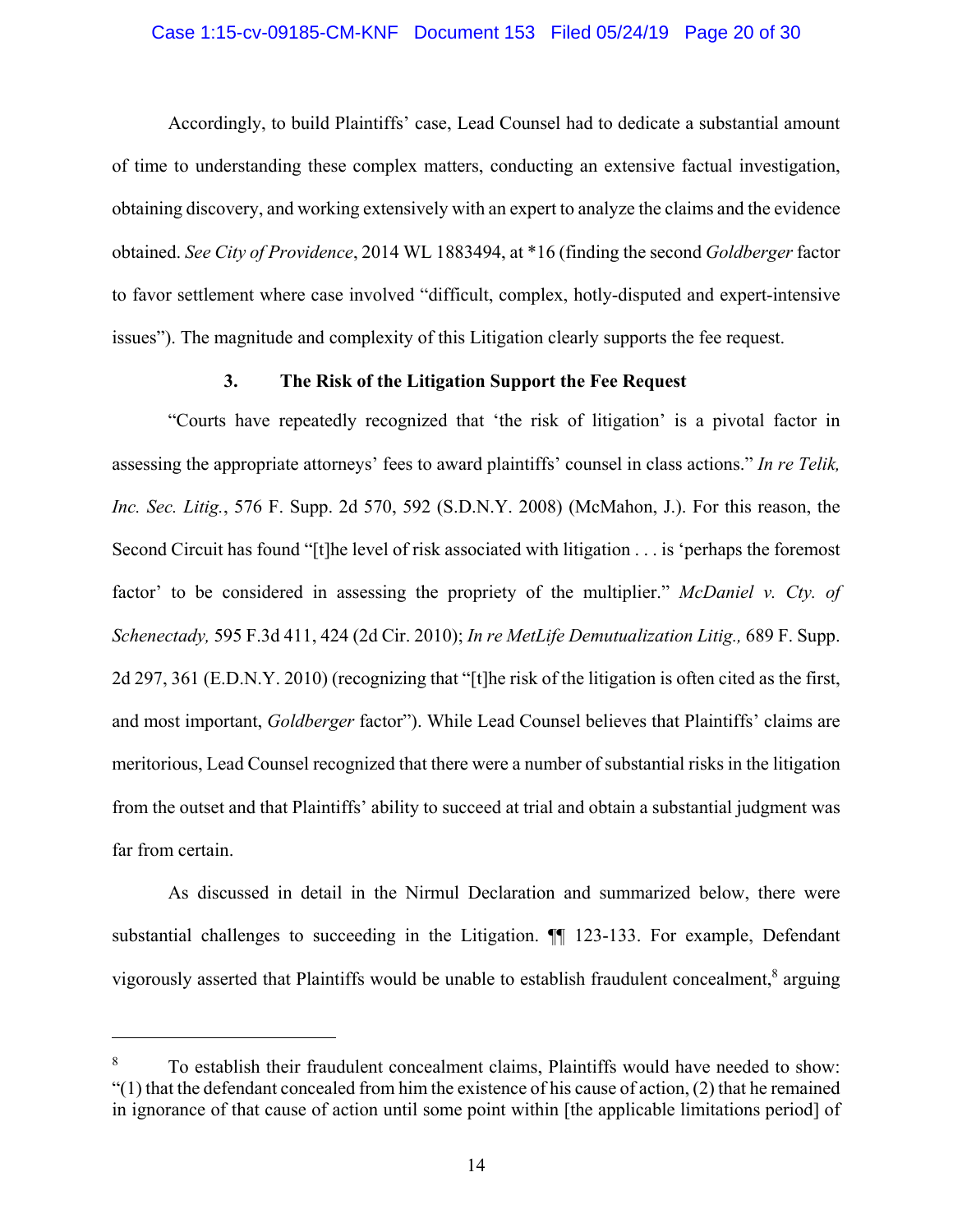### Case 1:15-cv-09185-CM-KNF Document 153 Filed 05/24/19 Page 21 of 30

that all of the information Plaintiffs needed to discern the rates at which Citi converted foreign currency to U.S. dollars was publicly available.<sup>9</sup>  $\parallel$  127. If this argument prevailed, the applicable statute of limitations would not be tolled and the class period in this Litigation would have been dramatically reduced from more than fifteen years to at most six years. ¶ 128.

With respect to establishing liability, Citi—along with its fact witnesses and industry expert—steadfastly maintained that the spread retained by Citi with respect to Conversions was an acceptable (and commercially reasonable) means of compensating it for conducting such Conversions. ¶ 129. Although the Court sustained Plaintiffs' breach of contract claims at the pleading stage, the MTD Order left several open questions that could serve as leverage for Defendant as the Litigation continued. Specifically, the MTD Order noted that:

it might be industry custom to use an FX rate spread as a proxy for recovering expenses that are actually incurred but cannot be precisely determined . . . . Of course, it is far from clear whether using the spread as a proxy for expenses is permissible under the terms of this particular contract, even if doing so conforms to industry practice," and "[i]ndeed, it is not altogether plain whether the contract is sufficiently clear so that it can be construed by the court.

*Id*. Relatedly, Citi also claimed that it was insulated from liability in those cases where a third party performed FX on Citi's behalf. ¶ 130.

In addition, proving damages is always a risky endeavor; but here, this risk was underscored by the fact that there was no commonly accepted damages methodology on which to base an analysis. ¶ 131. Rather, Professor Brown's damages methodology identified and quantified spreads for Conversions where the requisite data was produced by Citi and WorldLink and

his action, and (3) that his continuing ignorance was not attributable to lack of diligence on his part." *State of N.Y. v. Hendrickson Bros.*, 840 F.2d 1065, 1083 (2d Cir. 1988).

<sup>9</sup> Notably, Judge Caproni accepted a nearly identical argument in connection with the motion to dismiss in the analogous case *Merryman v. JPMorgan Chase Bank, N.A.*, 2016 WL 5477776, at \*11 (S.D.N.Y. Sept. 29, 2016). In its MTD Order, this Court suggested that this issue was more appropriately decided later, at summary judgment or trial.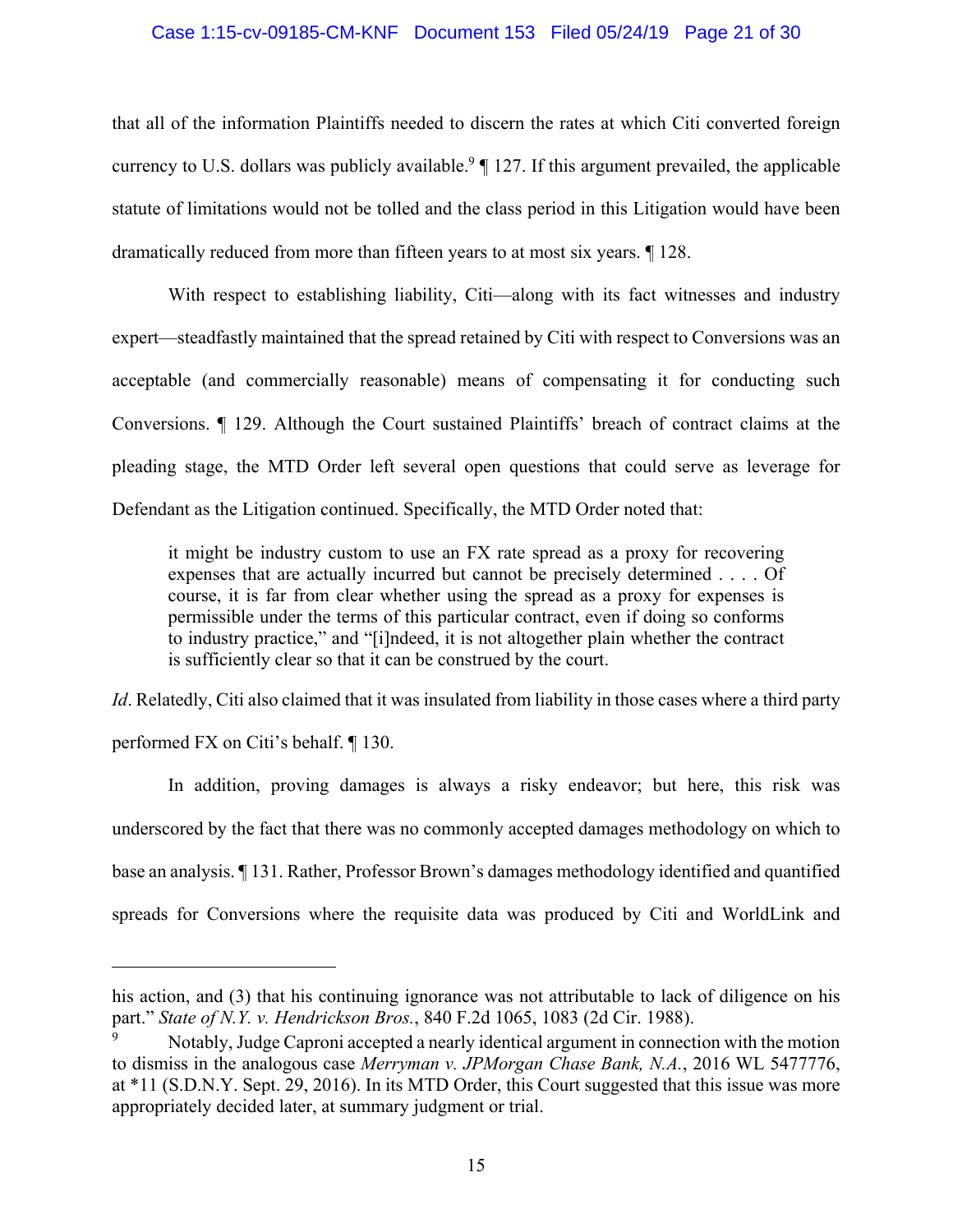### Case 1:15-cv-09185-CM-KNF Document 153 Filed 05/24/19 Page 22 of 30

approximated spreads for Conversions where the data was missing. *Id*. While this methodology was designed to account for the factual record and was grounded in sound economic theory (in Plaintiffs' view), it was unique to this Litigation and would (and did already) bring significant challenges by Defendant. ¶ 132. Clearly, the issue of damages here would be hotly contested and the issue would ultimately come down to a battle of the experts. *See City of Providence*, 2014 WL 1883494, at \*9 ("Undoubtedly, the Parties' competing expert testimony on damages would inevitably reduce the trial of these issues to a risky "battle of the experts" and the "jury's verdict with respect to damages would depend on its reaction to the complex testimony of experts, a reaction that is inherently uncertain and unpredictable."); *Meredith Corp. v. SESAC, LLC*, 87 F. Supp. 3d 650, 665 (S.D.N.Y. 2015) ("On the issue of damages, a trial would likely have turned heavily on a 'battle of the experts' between the parties' respective economists. It is impossible to predict which party's model of damages—if either—the jury would credit.").

Finally, Plaintiffs faced risks to obtaining certification of a broader class—an outcome that depended, in large part, on the Court's ruling on Proposed Intervenor's Motion to Intervene pending at the time of settlement. As currently certified, the class consisted of the three ADRs personally owned by Named Plaintiffs, and no injunctive relief. ¶ 133.

In addition to the litigation risks unique to this case, courts also consider the risks associated with attorneys undertaking a case on a contingency fee basis in determining a fee award. *Comverse*, 2010 WL 2653354, at \*5 ("Little about litigation is risk-free, and class actions confront even more substantial risks than other forms of litigation."); *see also In re Am. Bank Note Holographics, Inc. Sec. Litig.*, 127 F. Supp. 2d 418, 433 (S.D.N.Y. 2001) (it is "appropriate to take [contingent-fee]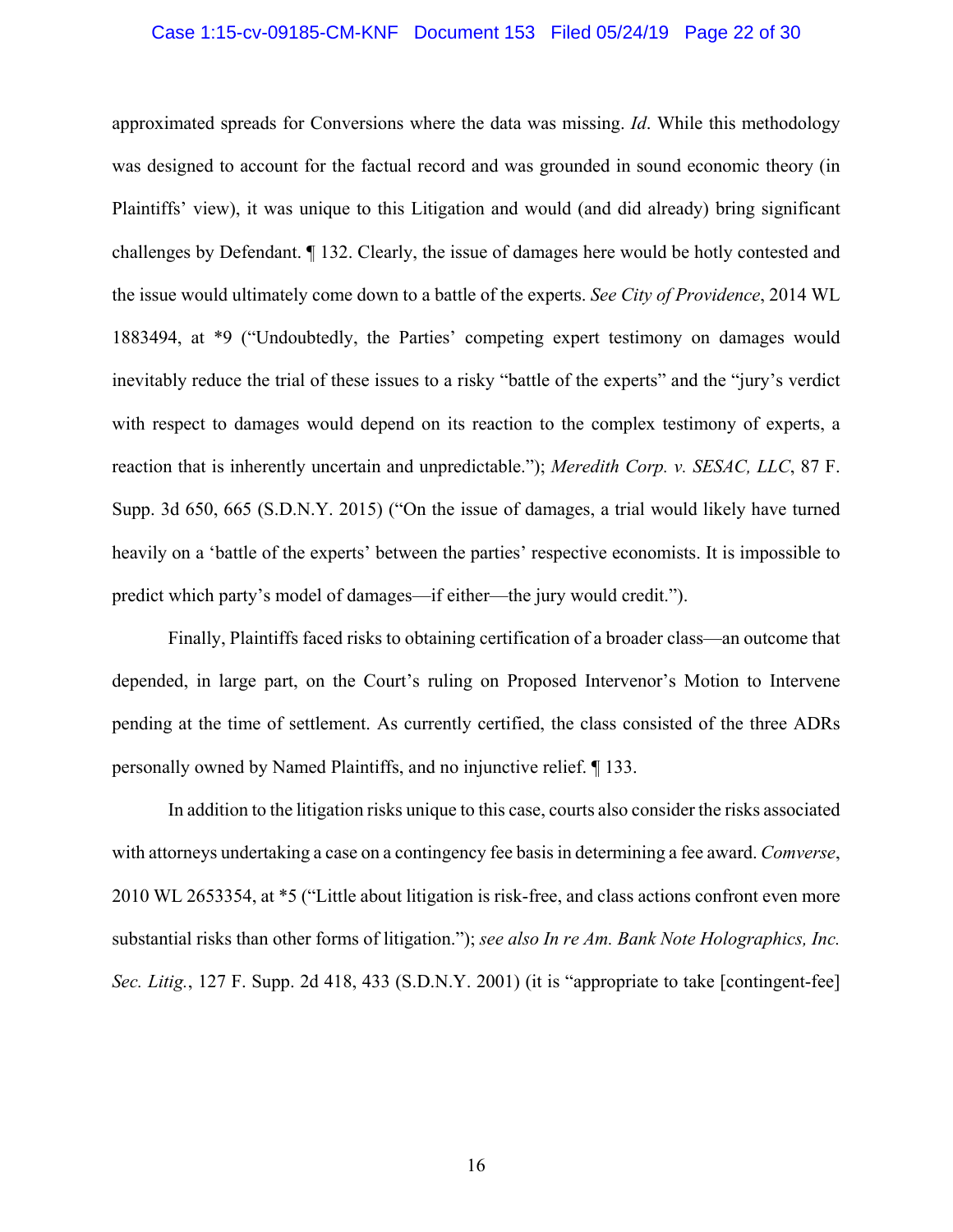## Case 1:15-cv-09185-CM-KNF Document 153 Filed 05/24/19 Page 23 of 30

risk into account in determining the appropriate fee.").<sup>10</sup> Here, Plaintiffs' Counsel have received no compensation during the more than three years this Litigation has been ongoing. During this time, Lead Counsel, alone, has invested over 8,000 hours for a total lodestar of \$3,738,965.75, and incurred out-of-pocket expenses of \$678,434.41. ¶¶ 164-166, 169. Additional work in connection with the Settlement and administration will still be required. Further, any fee award to Plaintiffs' Counsel has always been at risk, and completely contingent on the result achieved and on this Court's discretion in awarding fees and expenses. And, unlike defense counsel—who typically receive payment on a timely basis whether they win or lose—Lead Counsel sustained the entire risk that it would have to fund the expenses of this Litigation and that, unless Lead Counsel succeeded, it would not be entitled to any compensation whatsoever.<sup>11</sup>

 $10$  "No one expects a lawyer whose compensation is contingent upon his success to charge, when successful, as little as he would charge a client who in advance had agreed to pay for his services, regardless of success. Nor, particularly in complicated cases producing large recoveries, is it just to make a fee depend solely on the reasonable amount of time expended." *City of Detroit v. Grinnell Corp.,* 495 F.2d 448, 470 (2d Cir. 1974).

<sup>&</sup>lt;sup>11</sup> The commencement of a class action is no guarantee of success; these cases are not always settled, nor are a plaintiff's lawyers always successful. "Indeed, the risk of non-payment in complex cases, such as this one, is very real. There are numerous class actions in which counsel expended thousands of hours and yet received no remuneration whatsoever despite their diligence and expertise. There is no guarantee of reaching trial, and even a victory at trial does not guarantee recovery." *Shapiro v. JPMorgan Chase & Co.*, 2014 WL 1224666, at \*22 (S.D.N.Y. Mar. 24, 2014) (McMahon, J.). *See e.g., In re Oracle Corp. Sec. Litig.*, 2009 WL 1709050 (N.D. Cal. June 19, 2009); *aff'd*, 627 F.3d 376 (9th Cir. 2010) (granting summary judgment to defendants after eight years of litigation, and after plaintiffs' counsel had incurred over \$6 million in expenses and a lodestar of approximately \$48 million (based on over 100,000 hours of time)); *In re Omnicom Grp., Inc. Sec. Litig.*, 597 F.3d 501, 504 (2d Cir. 2010) (affirming summary judgment in favor of defendants on loss causation grounds); *In re BankAtlantic Bancorp, Inc.*, 2011 WL 1585605, at \*1 (S.D. Fla. Apr. 25, 2011) (granting defendants' judgment as a matter of law following plaintiff verdict); *In re JDS Uniphase Corp. Sec. Litig.*, No. 4:02-cv-01486-CW (N.D. Cal. Nov. 27, 2007), ECF No. 1883 (verdict for defendants); *Robbins v. Koger Props. Inc.*, 116 F.3d 1441 (11th Cir. 1997) (jury verdict of \$81 million for plaintiffs against an accounting firm reversed on appeal).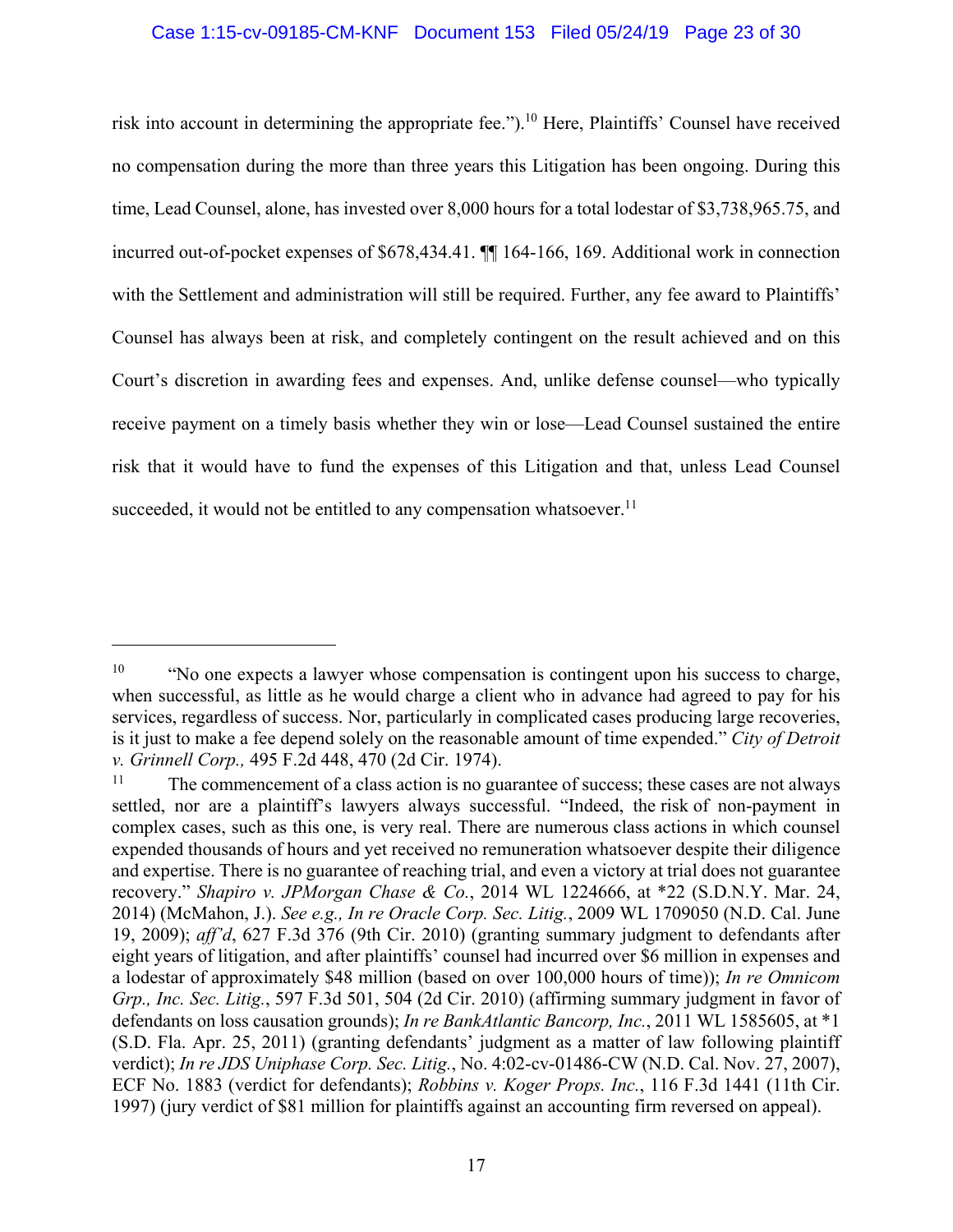# **4. The Quality of Lead Counsel's Representation Supports the Fee Request**

The quality of Lead Counsel's representation is another important factor that supports the reasonableness of the requested fee. This factor "is best measured by results," which "may be calculated by comparing the extent of possible recovery with the amount of actual verdict or settlement." *Goldberger*, 209 F.3d at 55. Here, the Settlement provides a very favorable result for the Class in light of serious risks to continued litigation. At the time the Parties agreed to settle, Proposed Intervenors' Motion to Intervene was *sub judice* which, if denied, would limit the case to claims (and damages) for the three ADRs personally owned by Named Plaintiffs and certified by the Court. In contrast, by the Settlement, Lead Counsel has obtained a substantial portion (between roughly 21%-24%) of potential damages for the *twenty-one ADRs* held by Plaintiffs—a recovery which exceeds the median settlement for securities cases with comparable investor losses by *approximately 5 times*12—as well as important injunctive relief related to Citi's charges for Conversions. Moreover, Kessler Topaz has substantial experience in complex federal civil litigation, particularly the litigation of securities and consumer class actions (*see* Ex. 3-C), and this experience translated into an immediate benefit for the Class in this Litigation.

"The quality of opposing counsel is also important in evaluating the quality of plaintiffs' counsel's work." *Seijas v. Republic of Argentina*, 2017 WL 1511352, at \*13 (S.D.N.Y. Apr. 27, 2017); *see also Marsh ERISA Litig.*, 265 F.R.D. at 148 ("The high quality of defense counsel opposing Plaintiffs' efforts further proves the caliber of representation that was necessary to achieve the Settlement."). In this Litigation, Citi was vigorously represented by able counsel from

<sup>12</sup> *See* Recent Trends in Securities Class Action Litigation: 2018 Full-Year Review, available athttps://www.nera.com/content/dam/nera/publications/2019/PUB\_Year\_End\_Trends\_012819\_F inal.pdf, at 35 (finding median settlement between 1996 and 2018 in securities cases with investor losses between \$50 million and \$99 million recovered 4.7% of investor losses).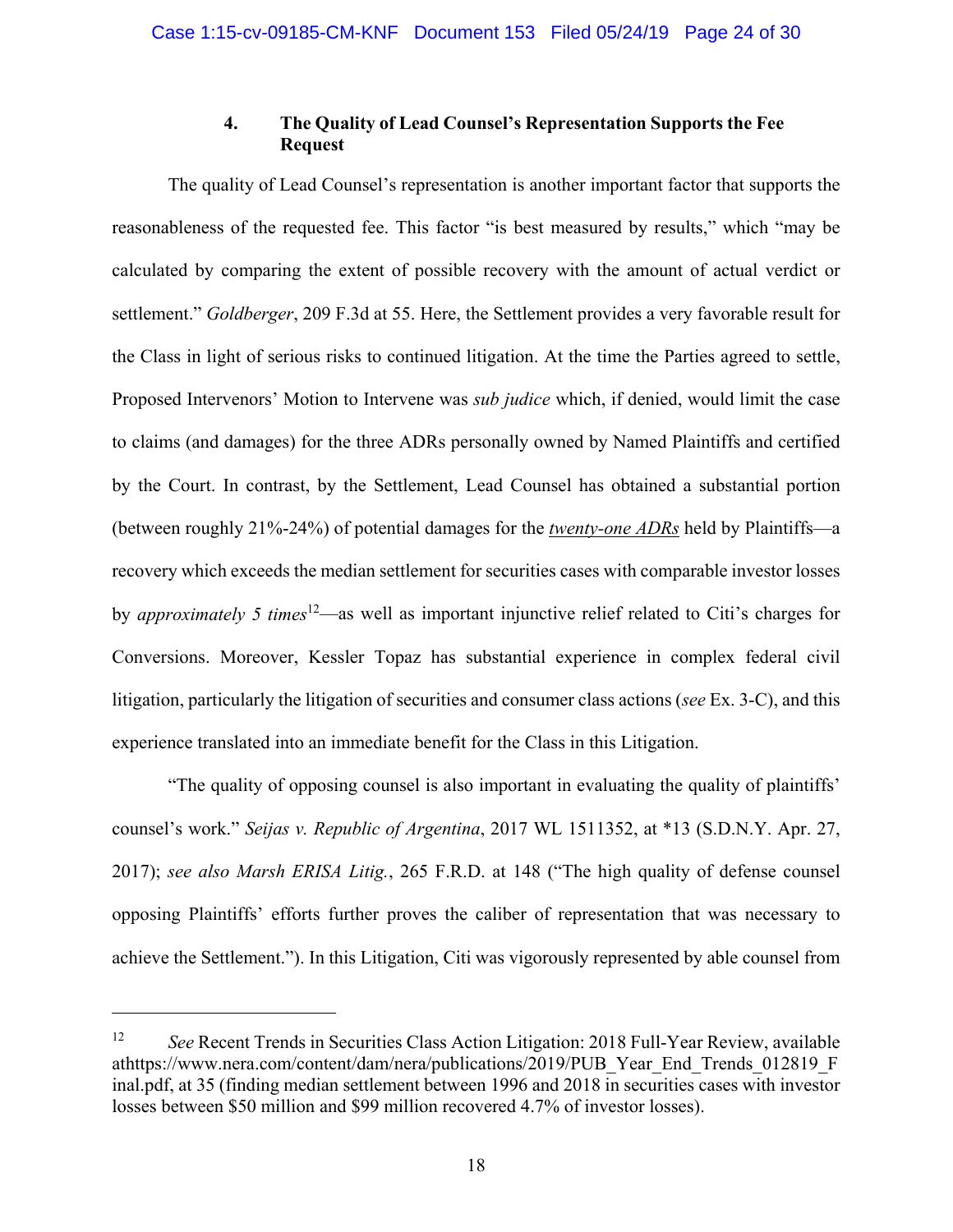### Case 1:15-cv-09185-CM-KNF Document 153 Filed 05/24/19 Page 25 of 30

the prominent defense firm Milbank LLP. In the face of this formidable opposition, Lead Counsel was able to persuade Citi to settle the case at both a point in the Litigation and on terms that were highly favorable to the Class.

### **5. The Requested Fee in Relation to the Settlement**

"When determining whether a fee request is reasonable in relation to a settlement amount, the court compares the fee application to fees awarded in similar securities class-action settlements of comparable value." *Comverse*, 2010 WL 2653354, at \*3. As discussed in detail in Section II.C.1 above, the requested fee is in line with fee percentages awarded by courts in the Second Circuit in comparable cases.

## **6. Public Policy Considerations Support the Requested Fee**

The requested fee furthers the policy goal of "providing lawyers with sufficient incentive to bring common fund cases that serve the public interest." *Goldberger*, 209 F.3d at 51. The public interest is well served by this Litigation, which sought to hold Citi accountable for allegedly violating its agreements with investors and fraudulently concealing those violations. A necessary component of encouraging attorneys to undertake the risk of bringing actions (like this Litigation) however, is adequate compensation. *See Fliesher*, 2015 WL 10847814, at \*22 ("Public policy considerations strongly favor incentivizing skilled private attorneys to undertake this type of litigation, especially since the action is on behalf of small claimants who lack the financial incentive to obtain a recovery on their own behalf."); *Hicks v. Morgan Stanley*, 2005 WL 2757792, at \*9 (S.D.N.Y. Oct. 24, 2005) ("To make certain that the public is represented by talented and experienced trial counsel, the remuneration should be both fair and rewarding.").

Accordingly, a 33⅓% fee would compensate Plaintiffs' Counsel at a level commensurate with the benefits the Settlement has conferred on the Class, the substantial investment of time and money Lead Counsel devoted to litigating this case and securing the Settlement, as well as the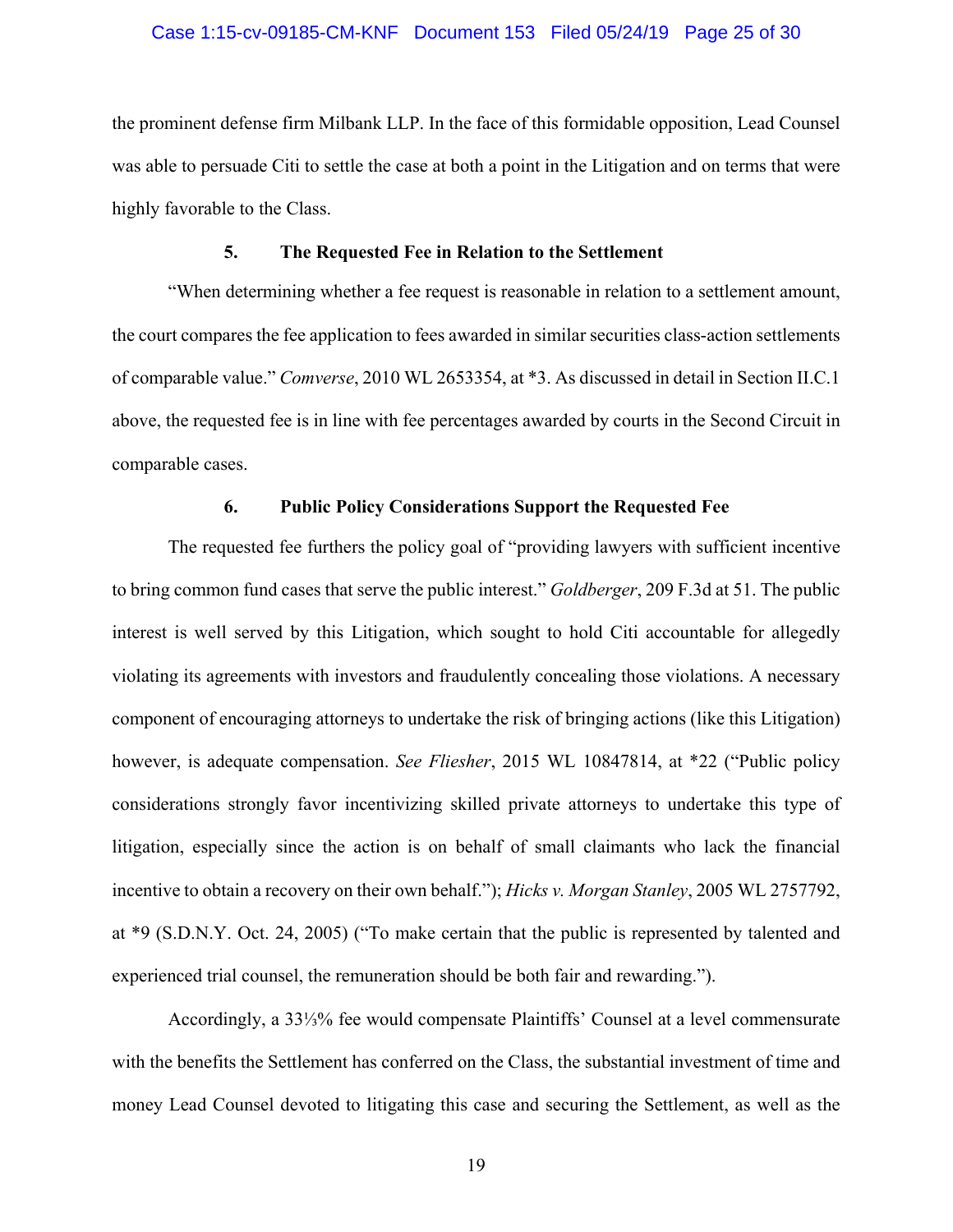### Case 1:15-cv-09185-CM-KNF Document 153 Filed 05/24/19 Page 26 of 30

risks they undertook in prosecuting the Litigation, including the contingent nature of their representation.

## **7. The Reaction of the Class**

1

In accordance with the Court's September 4, 2018 Preliminary Approval Order (ECF No. 134) and subsequent February 14, 2019 Notice Modification Order (ECF No. 145), Postcard Notices were mailed to 209,815 Registered Holder Damages Class Members and a comprehensive multimedia campaign was conducted by an experienced notice administrator.<sup>13</sup>

The Postcard Notices as well as the publications and banner ads utilized in the multimedia campaign directed recipients to the long-form Notice for additional information, including that Lead Counsel, on behalf of Plaintiffs' Counsel, would be applying to the Court for an award of attorneys' fees in an amount not to exceed 33⅓% of the Settlement Amount and reimbursement of Litigation Expenses in an amount not to exceed \$800,000, plus interest earned on these amounts. Hughes Decl., Ex. B. The fees and expenses sought by Lead Counsel do not exceed the amounts set forth in the Notice. While the deadline set by the Court for Class Members to object has not yet passed, to date, no objections to the amounts of attorneys' fees and expenses set forth in the Notice have been received.  $\P$  158.<sup>14</sup> Additionally, all Plaintiffs have approved the fees and expenses requested herein.

<sup>13</sup> *See* Declaration of Justin R. Hughes Regarding (A) Receipt of Registered Holder Data; (B) Mailing of the Postcard Notice; (C) Establishment of the Telephone Hotline; (D) Establishment of the Settlement Website; and (E) Report on Requests for Exclusion Received to Date ("Hughes Declaration" or "Hughes Decl.") attached to the Nirmul Declaration as Exhibit 1, at ¶ 4 and Declaration of Jeanne C. Finegan, APR Concerning Implementation of Notice to Class Members Through Multi-Media Notice Program ("Finegan Declaration" or "Finegan Decl.") attached to the Nirmul Declaration as Exhibit 2, at ¶¶ 15-44.

<sup>&</sup>lt;sup>14</sup> The deadline for the submission of objecting is June 7, 2019. Should any objections be received, Lead Counsel will address them in its reply papers to be filed with the Court on or before July 5, 2019.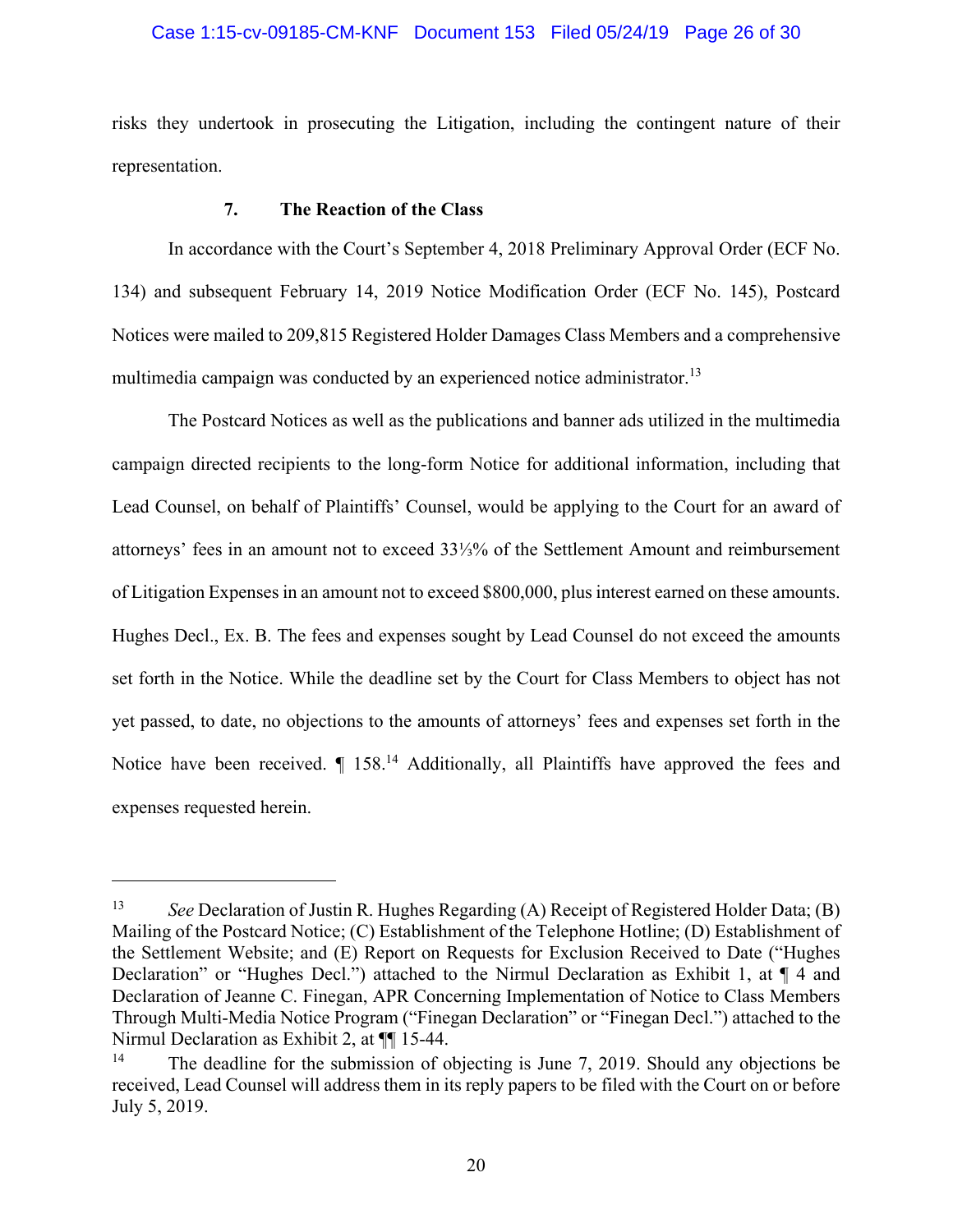## **III. LEAD COUNSEL'S LITIGATION EXPENSES ARE REASONABLE AND SHOULD BE APPROVED**

Lead Counsel also request reimbursement of the expenses that it reasonably incurred in prosecuting and resolving the Litigation in the total amount of \$678,434.41. "Courts routinely note that counsel is entitled to reimbursement from the common fund for reasonable litigation expenses." *See Fleisher*, 2015 WL 10847814, at \*23. The expenses for which Lead Counsel seek reimbursement are set forth by category in the Lodestar/Expense Declaration, *see* Ex. 3-B, and are of the type typically approved by courts. *See In re Global Crossing Sec. & ERISA Litig.*, 225 F.R.D. 436, 468 (S.D.N.Y. 2004) ("The expenses incurred – which include investigative and expert witnesses, filing fees, service of process, travel, legal research and document production and review – are the type for which 'the paying, arms' length market' reimburses attorneys . . . [and] [f]or this reason, they are properly chargeable to the Settlement fund."); *In re China Sunergy Sec. Litig.*, 2011 WL 1899715, at \*6 (S.D.N.Y. May 13, 2011) (in a class action, attorneys should be compensated "for reasonable out-of-pocket expenses incurred and customarily charged to their clients, as long as they were 'incidental and necessary to the representation"). Because the expenses here were incurred with no guarantee of recovery, Lead Counsel had a strong incentive to closely monitor and keep expenses at a reasonable level, and did so.

The largest component of Lead Counsel's expenses was the cost of Plaintiffs' damages expert, Professor Brown of 8 Rivers Capital, in the amount of \$525,914.80, or approximately 78% of total expenses). The next largest component of Lead Counsel's expenses was research charges (*i.e.*, \$40,287.27). This amount represents charges for computerized research services such as Lexis Advance, Westlaw, and PACER. It is standard practice for attorneys to use online services to assist them in researching legal and factual issues, and indeed, courts recognize that these tools create efficiencies in litigation and ultimately save money for clients and the class. ¶172.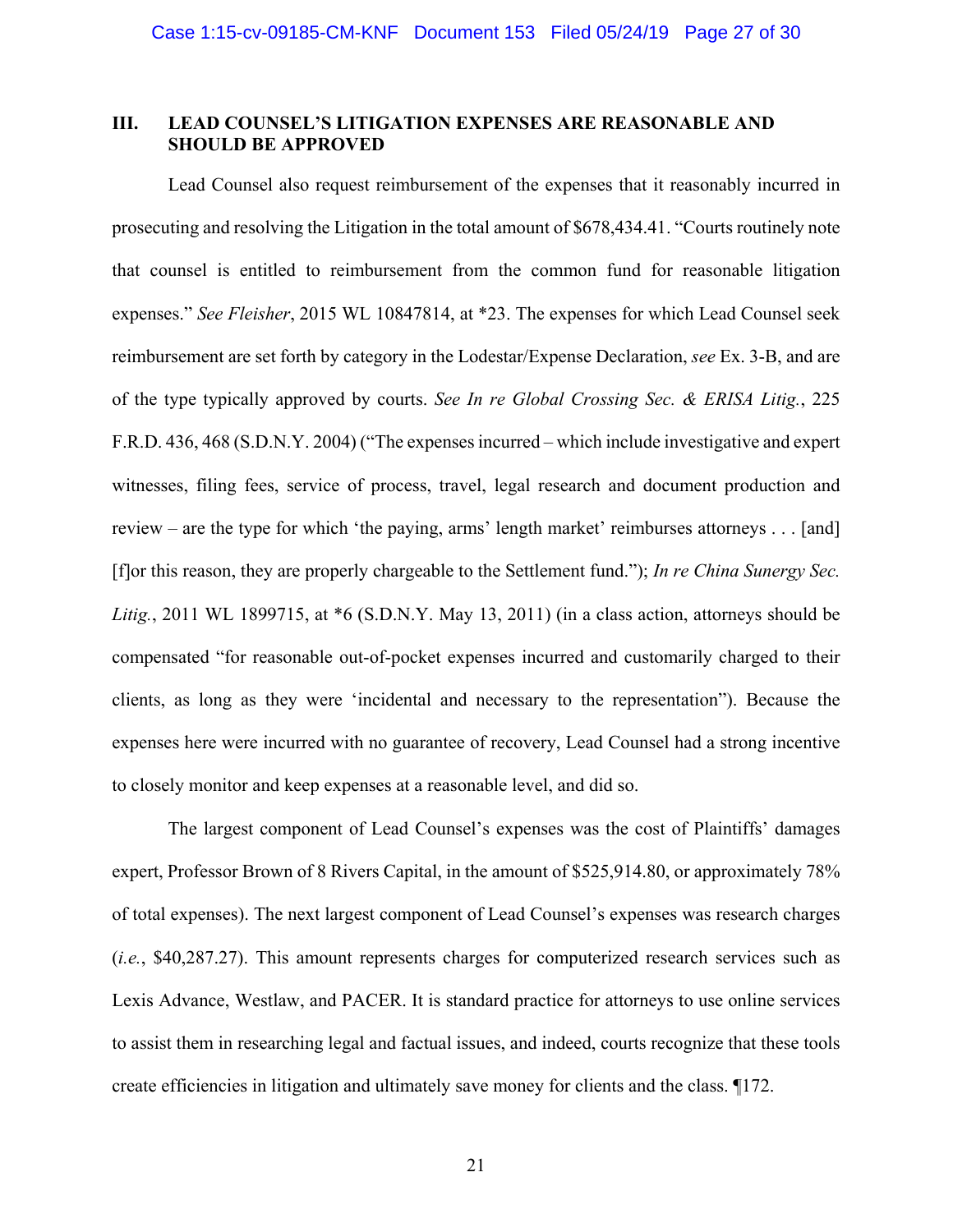### Case 1:15-cv-09185-CM-KNF Document 153 Filed 05/24/19 Page 28 of 30

In addition, Lead Counsel incurred \$29,006.93 for document hosting—specifically for the maintenance of an electronic database enabling Lead Counsel to effectively (and efficiently) analyze and review the documents produced in the Litigation. Lead Counsel also incurred the cost of formal mediation with Michael D. Young, Esq. of JAMS (\$15,981.37), and the cost of travel airline tickets, meals, and lodging—required to prosecute this Litigation (\$23,384.14). ¶ 173. The other expenses for which Lead Counsel seek reimbursement include, among others, court fees, court reporters and transcripts, document-reproduction costs, and delivery expenses. ¶ 171. Accordingly, reimbursement of the requested expenses is reasonable and appropriate.

In addition, the amount of expenses requested for reimbursement to Lead Counsel, a total of \$678,434.41, combined with the \$25,000 being requested for Plaintiffs discussed below, is less than the \$800,000 maximum amount stated in the Notice. Hughes Decl.., Ex. B. As set forth above, to date, there have been no objections to the maximum expense amount set forth in the Notice. ¶¶ 158, 169.

### **IV. SERVICE AWARDS TO PLAINTIFFS ARE WARRANTED**

Courts within this Circuit "have, with some frequency, held that a successful Class action plaintiff, may, in addition to his or her allocable share of the ultimate recovery, apply for and, in the discretion of the Court, receive an additional award, termed an incentive award." *Bellifemine v. Sanofi-Aventis U.S. LLC*, 2010 WL 3119374, at \*7 (S.D.N.Y. Aug. 6, 2010). Incentive awards are completely within the discretion of the Court, and have been approved as an important means of "reimbursing class representatives who take on a variety of risks and tasks when they commence representative actions, such as complying with discovery requests and often must appear as witnesses in the action." *Marsh ERISA Litig.*, 265 F.R.D. at 150. Accordingly, Lead Counsel request a Service Award of \$20,000 for Named Plaintiffs Benjamin Michael Merryman, Amy Whitaker Merryman Trust, and B Merryman and A Merryman 4th Generation Remainder Trust,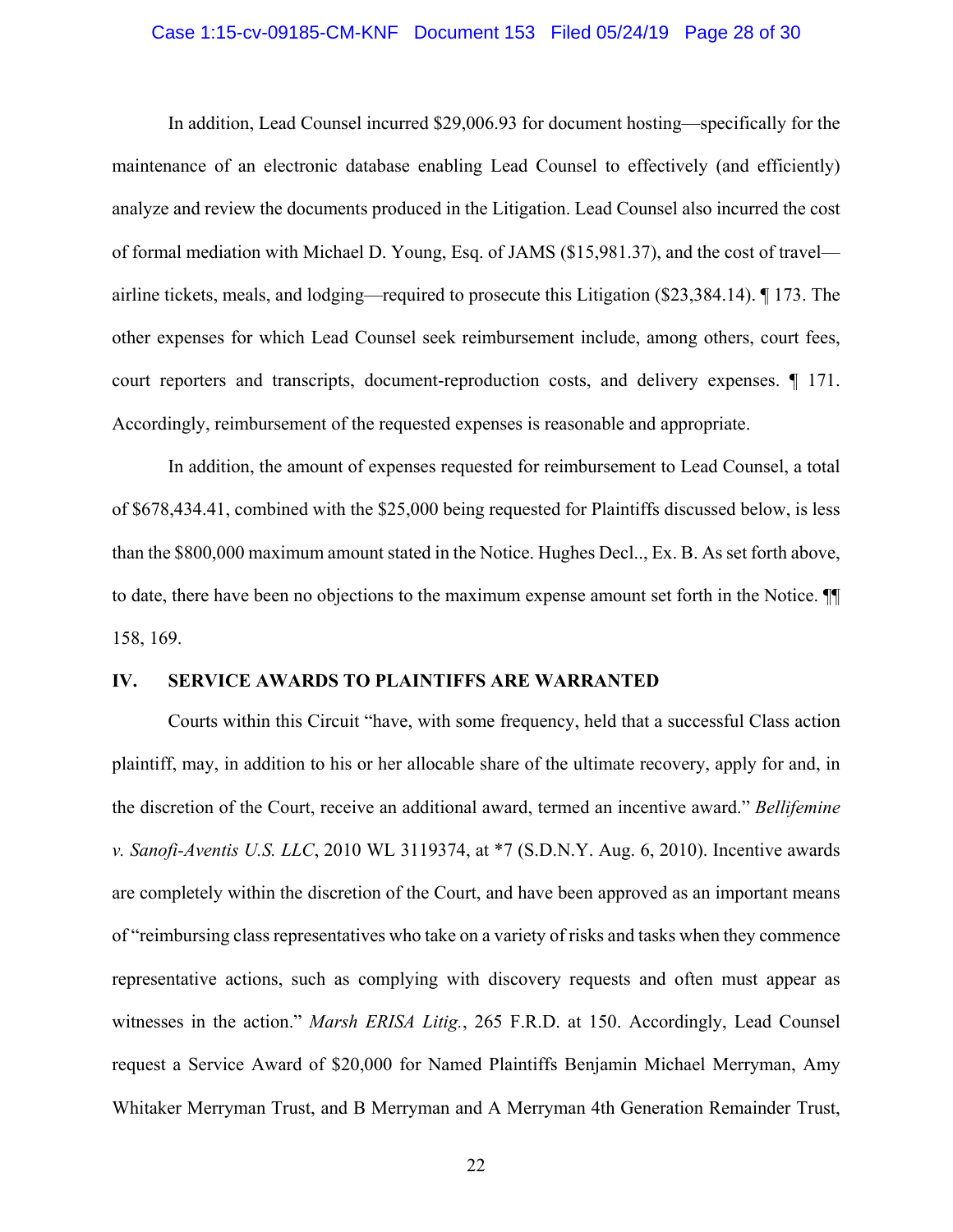### Case 1:15-cv-09185-CM-KNF Document 153 Filed 05/24/19 Page 29 of 30

as well as Service Awards of \$2,500 each for additional Plaintiffs Chester County Employees Retirement Fund and Stephen Hildreth.15

Lead Counsel respectfully submit that these Service Awards are justified in light of the exceptional circumstances of this case, in which Plaintiffs exemplified what it means to serve as representatives of a class. Named Plaintiffs responded to Citi's discovery requests and produced over 2,500 pages of documents to the Defendant. Additionally, Benjamin Michael Merryman sat for a deposition. Named Plaintiffs communicated regularly with Lead Counsel regarding the status of the Litigation, and all Plaintiffs approved the Settlement. ¶¶ 120, 174-176.

Further, the Notice informed Class Members that Lead Counsel might seek Service Awards of up to \$25,000 in the aggregate from the Settlement Fund, and no objection to this request has been received. The \$25,000 total award to Plaintiffs represents 0.169% of the \$14.75 million Settlement Amount, and is well-justified. *See, e.g., AFTRA*, 2012 WL 2064907, at \*3 (approving \$50,000 service award to each of the named plaintiffs, who "diligently performed the tasks expected of them and reasonably incurred costs and expenses in responding to document requests and interrogatories, producing responsive documents, reviewing filings, attending depositions, and communicating regularly with plaintiffs' counsel").

#### **V. CONCLUSION**

 $\overline{a}$ 

Lead Counsel respectfully requests that the Court award attorneys' fees in the amount of 33⅓% of the Settlement Fund and approve reimbursement of Lead Counsel's expenses in the

<sup>&</sup>lt;sup>15</sup> The lower service awards requested for Chester County Employees Retirement Fund and Stephen Hildreth reflect that while both served the Class's interests, their participation in the case was relatively recent (i.e., in connection with the Motion to Intervene), and they did not produce documents or sit for a deposition.